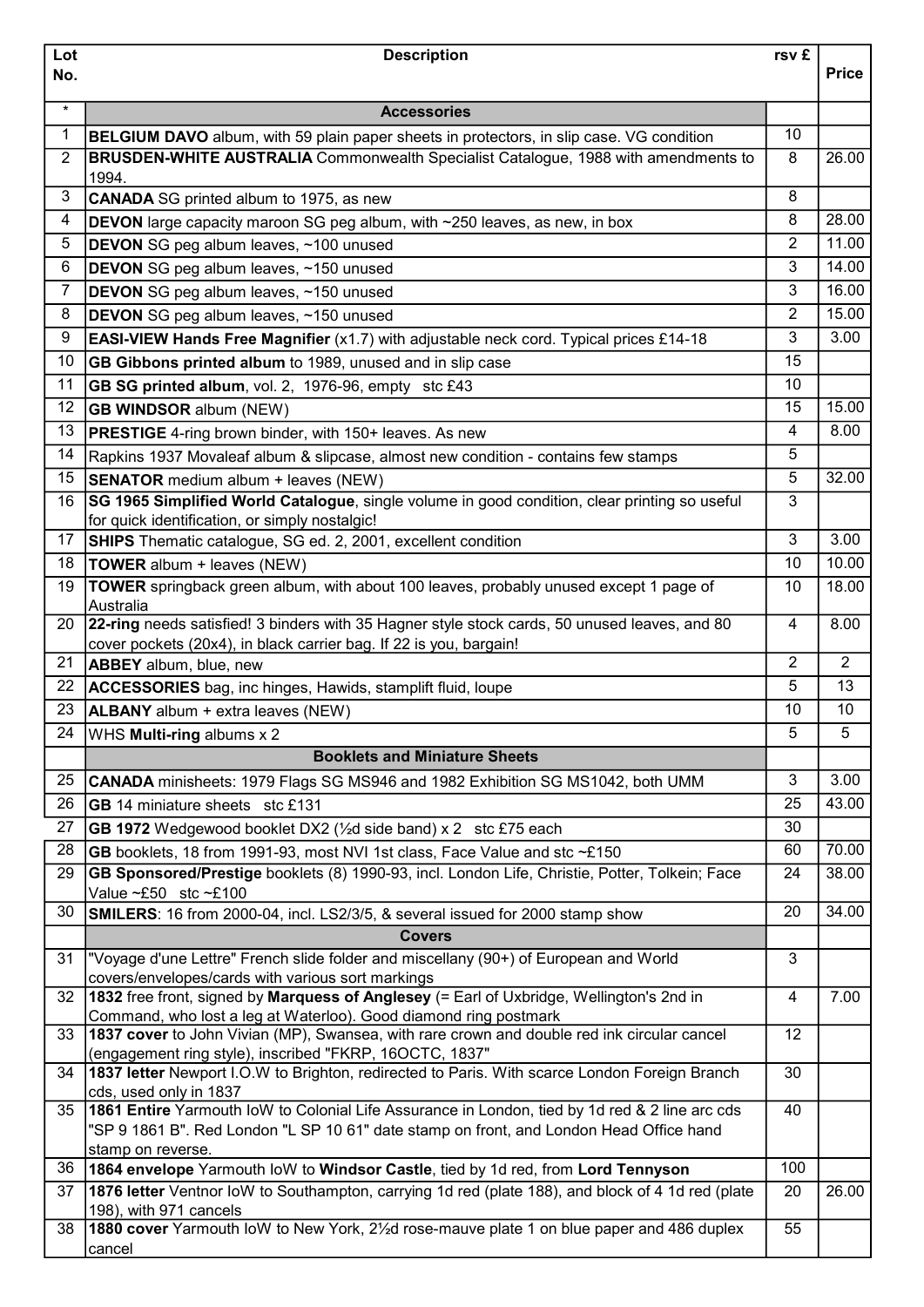| 39 | 1887 imprinted 1/2d newspaper wrapper + 1/2d orange stamp from Ventnor to USA, +1d red and                                                                                               | 30             |       |
|----|------------------------------------------------------------------------------------------------------------------------------------------------------------------------------------------|----------------|-------|
| 40 | $\frac{1}{2}$ d green 1880 duplex cancel, + $\frac{1}{2}$ d rose (SG 49). Nice QV lot.<br>1896 1d letter card Shanklin loW to South Africa, + additional 1½d stamp and squared cds "MY 8 | 15             |       |
|    | 96"                                                                                                                                                                                      |                |       |
| 41 | 1901 letter from Bembridge loW to France, tied by 2 <sup>1</sup> / <sub>2</sub> d. Ryde transfer to Nuits St. Georges                                                                    | 8              |       |
| 42 | About 130 covers, mainly GB but some variety, in brown box                                                                                                                               | 8              | 8.00  |
| 43 | <b>BOER WAR</b> cover, from Bandsman H.E.Peter (?) of Scottish Rifles, South Africa to Manchester,                                                                                       | 14             |       |
|    | with cds (British Army Field Post Office 13, JY 25 00) and Manchester (AU 20 00)                                                                                                         |                |       |
| 44 | BOER WAR cover, South Africa to Manchester, with cds (British Army Field Post Office 1, JU 8                                                                                             | 15             |       |
|    | 00), London Paid (JY 1 00), and Manchester (JY 2 00)                                                                                                                                     |                |       |
| 45 | CANCELS: envelopes with CDS, "Incorrectly Cancelled", "Gone Away", + various cachets. In                                                                                                 | $\overline{2}$ |       |
| 46 | Cockburn Port carton<br>Eclectic mix, inc GB, USA, Australia, Canada, Italy, France, + postmarks and cachets, in brown                                                                   | 14             | 14.00 |
|    | box                                                                                                                                                                                      |                |       |
| 47 | <b>FAROE ISLANDS</b> 1975-85 56 modern covers in blue cover album                                                                                                                        | 10             | 10.00 |
| 48 | <b>FDCs</b> about 130, mainly GB and some duplication, in shoe box                                                                                                                       | 5              |       |
| 49 | <b>FORCES</b> front cover with 2 GB SG474 10d stamps, postmarked Egypt 1942 & censor stamp unit                                                                                          | 3              | 9.00  |
|    | 635                                                                                                                                                                                      |                |       |
| 50 | <b>FREE FRONT</b> covers (25), mostly to Sir Arthur Paget (diplomat). Some clear diamond ring                                                                                            | 4              | 4.00  |
| 51 | <mark> 1382 - ראשא די סטיפול (בס), וווטלוואַ זי סור אנחומר ד</mark> אַפ <del>פו (פון הייטומטן). האט די סופאר מאמווטומן אי</del>                                                          | $\overline{4}$ |       |
| 52 | GB 15 interesting entires, concerning concert promotions by a London music publisher, 1814-40                                                                                            | 10             | 10.00 |
| 53 | GB 1951 FESTIVAL of BRITAIN FDC, to RASC Officers Mess, Kowloon, Hong Kong, SG 513-4                                                                                                     | 3              | 7.00  |
| 54 | GB covers 1967-91, about 40 inc BFPO Fieldpost 352 & 432, in green SG Pioneer album                                                                                                      | 12             |       |
| 55 | <b>GB</b> covers in "Prime" bag                                                                                                                                                          | 15             | 15.00 |
| 56 | GB FDCs 1/2002 - 3/2005, variety of cds/handstamps. In green binder                                                                                                                      | 11             | 11.00 |
| 57 | GB FDCs 1/90 - 2/92, variety of cds/handstamps. In red binder                                                                                                                            | 8              | 8.00  |
| 58 | GB FDCs 10/79 - 9/81, variety of cds/handstamps, incl. 2 Wedgwood booklets. In black binder                                                                                              | $\overline{7}$ | 6.00  |
| 59 | GB FDCs 11/1968 - 7/1973, in photo album                                                                                                                                                 | 10             |       |
| 60 | GB FDCs 11/62 - 8/69, about 90 different, incl. Red Cross (Phos. & Ord.), in black binder stc                                                                                            | 70             |       |
|    | $-£1100$                                                                                                                                                                                 |                |       |
| 61 | GB FDCs 11/69 - 6/76, some interesting cds/handstamps (e.g. Windsor). In black binder                                                                                                    | 16             | 16.00 |
| 62 | GB FDCs 11/81 - 7/84, variety of cds/handstamps. In black binder                                                                                                                         | 9              |       |
| 63 | GB FDCs 1953-61 (12), incl. Scout Jubilee with Sutton Coldfield cds (stc >£165), and Inter-                                                                                              | 50             | 50.00 |
|    | Parliamentary Conference with London SW1 handstamp (stc £100). In black binder. stc >£500                                                                                                |                |       |
| 64 | GB FDCs 1990-96 (66) in Royal Mail leatherette album, most cds Tallents House                                                                                                            | 26             |       |
| 65 | GB FDCs 1997-2002 (75) in Royal Mail leatherette album, most cds Tallents House                                                                                                          | 30             |       |
| 66 | GB FDCs 2003-07 (89) in Royal Mail leatherette album, most cds Tallents House                                                                                                            | 35             |       |
| 67 | GB FDCs 3/92 - 6/94, variety of cds/handstamps. In green binder                                                                                                                          | $\overline{7}$ | 7.00  |
| 68 | GB FDCs 4/1964 - 9/1968, in photo album                                                                                                                                                  | 12             |       |
| 69 | GB FDCs 5/87 - 1/90, variety of cds/handstamps. In black binder                                                                                                                          | $\overline{7}$ | 7.00  |
| 70 | GB FDCs 6/1997 - 12/2001, variety of cds/handstamps (e.g. Windsor). In green binder                                                                                                      | 16             |       |
| 71 | GB FDCs 7/94 - 5/97, variety of cds/handstamps. In green binder                                                                                                                          | $\overline{7}$ |       |
| 72 | GB FDCs 8/1973 - 10/1979, in photo album                                                                                                                                                 | 10             |       |
| 73 | GB FDCs 8/76 - 8/79, variety of cds/handstamps. In black binder                                                                                                                          | $\overline{7}$ |       |
| 74 | GB FDCs 9/84 - 3/87, variety of cds/handstamps. In red binder                                                                                                                            | 9              |       |
| 75 | GB KG6 FDCs, 10 incl. Peace, Silver Wedding (both registered), Coronation, Olympics, & UPU, +                                                                                            | 80             | 80.00 |
|    | 2 KE7 covers. stc~£800                                                                                                                                                                   |                |       |
| 76 | GB Newspaper-by-Post: 2 Daily Sketch papers in wrappers with FDI commems (8/10/65 &                                                                                                      | 8              |       |
|    | 25/1/66)                                                                                                                                                                                 |                |       |
| 77 | GB QE2 definitive FDCs 1964-89, about 100 different, incl. Royal Mail labels. Many Windsor<br>cds/handstamp. In green binder                                                             | 20             | 20.00 |
| 78 | GB QE2 definitive FDCs 1990-2003, about 80 different, incl. 1992 Castles, 1993 Questa £10, &                                                                                             | 16             | 16.00 |
|    | 1994 Postage Dues. In blue binder                                                                                                                                                        |                |       |
| 79 | <b>GB QV</b> envelopes (7) 1870-98, with double strikes, clear cds and obliterations                                                                                                     | 12             |       |
| 80 | <b>GB QV</b> unused pre-paid envelope, with embossed (?) 1/ <sub>2</sub> d orange. Uncatalogued?                                                                                         | 3              | 3.00  |
| 81 | GB to Norway registered letter from Eagle Oil (with seal) in pre-printed KG6 61/2d Postage (4d) &                                                                                        | 3              | 3.00  |
|    | Revenue (21/2d) envelope, with added 1/2d (probably SG 485). 2 cds but date unclear - 1943?                                                                                              |                |       |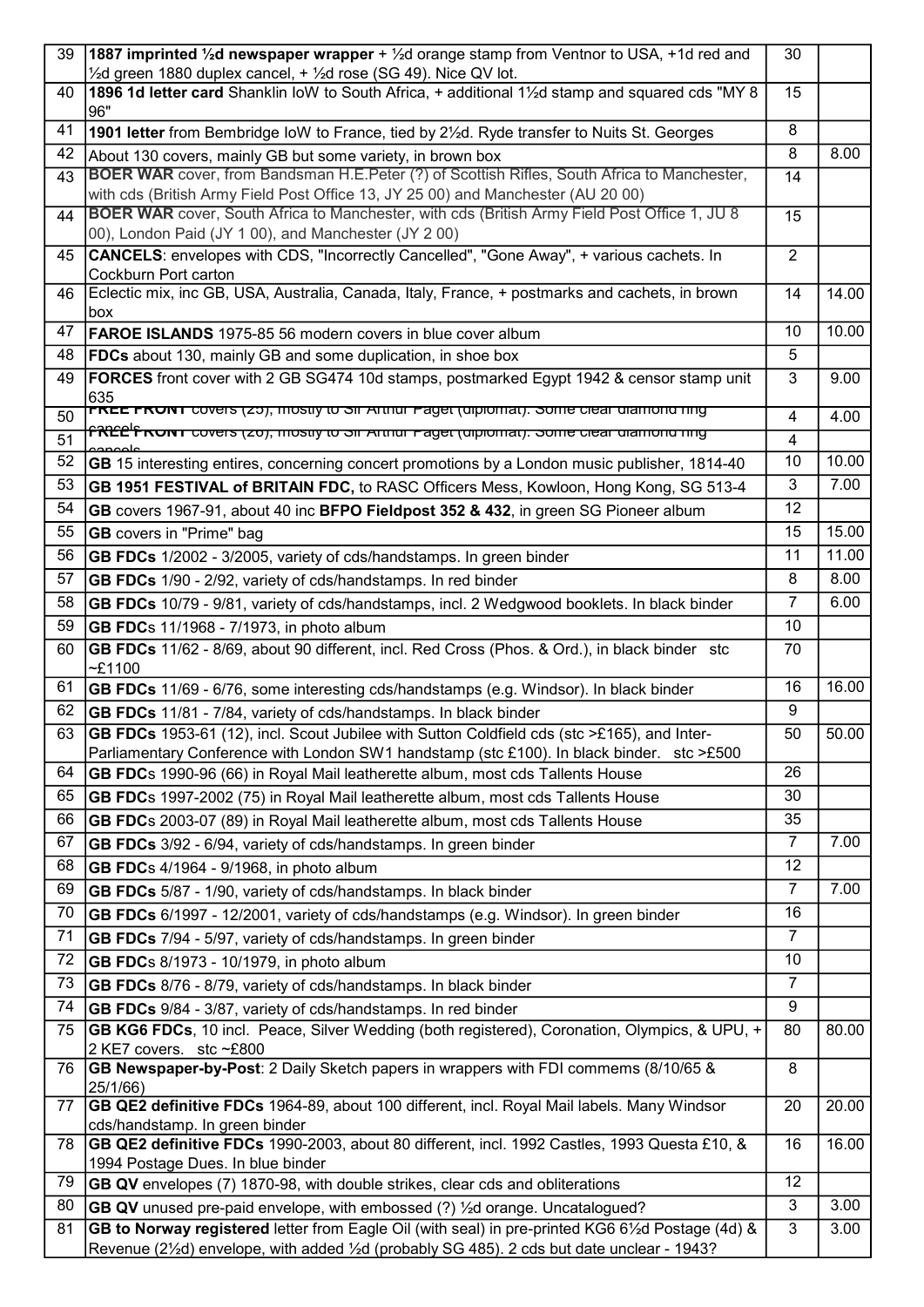| 82  | GB Wilding definitives 2002 and 2003 (Windsor), with 2005 Castles (Windsor) stc £35                                                                                        | 5              | 10.00 |
|-----|----------------------------------------------------------------------------------------------------------------------------------------------------------------------------|----------------|-------|
| 83  | <b>GUERNSEY</b> 1973-99 FDCS (90) In Z cover albums, + about 25 UMM stamps + Z presentation                                                                                | 9              | 15.00 |
| 84  | <b> H͡ʊ́Ń͡ʊ ĸonʊ</b> ⊺elegraph newspaper wrapper to UK, carrying SG 263 & 266, with FDI cds "10 AP                                                                         | $\overline{4}$ |       |
| 85  | <b>IRELAND:</b> 2 early mounted covers: 1843 Carlow-to-Dublin carrying 1d red, cancelled by Dublin<br>Maltese Cross; and 1850 Dublin to Ross 1d prepaid, with good red cds | 18             |       |
| 86  | IRELAND: 3 pre-stamp covers (2 mounted), with cds and backstamps, for 1814, 1826 & 1838                                                                                    | 15             | 15.00 |
| 87  | <b>ITALIAN Entires</b> , 30 between 1828 & 1881, many involving police & judges w cachets. Small box                                                                       | 25             |       |
| 88  | <b>ITALY POW</b> letters: 1943 to UK on POW Postal Stationery, from camp "P.M. 3300" with red                                                                              | 10             |       |
|     | "tombstone" cancel; and 1918 censored illustrated post card                                                                                                                |                |       |
| 89  | NORWAY 1968-97 FDCs (100+), and about 30 covers & cards (inc registered, variety of cds), in<br>blue cover album                                                           | 11             |       |
| 90  | Registered/Recorded Delivery envelopes, from GB, Eire and Overseas. In Biscuit 444 carton                                                                                  | 8              |       |
| 91  | <b>SLOGAN</b> Cancels on envelope, in "Cakes" carton                                                                                                                       | $\overline{2}$ |       |
| 92  | Special Delivery, Unable to Pay, H.O.C., & First Day of Issue (NOT FDC), in McVitties carton                                                                               | 8              | 8.00  |
| 93  | <b>ST VINCENT</b> 1977 FDCs in album                                                                                                                                       | $\mathbf{3}$   | 3.00  |
| 94  | <b>TRISTAN da CUNHA</b> 1963 re-settlement FDC, signed by Chief Willie Repetto SG 55-63                                                                                    | 5              | 5.00  |
| 95  | UN collection of about 85 FDIs from New York 1954-69, no duplication seen                                                                                                  | 8              |       |
| 96  | <b>USA FDCs</b> , about 90 with varied cancels, mainly 1985-91, in blue box                                                                                                | 9              | 9.00  |
| 97  | <b>WORLD</b> covers in boot box                                                                                                                                            | 15             | 15.00 |
| 98  | <b>WORLD</b> overseas instructional markings, 65+ in an envelope                                                                                                           | 3              |       |
| 99  |                                                                                                                                                                            | 3              | 3.00  |
|     | WORLD overseas registered mail, incl "to pay" cachets, 80+ in an envelope                                                                                                  |                |       |
| 100 | <b>WORLD</b> overseas registered mail, incl larger sizes, 90+ in an envelope                                                                                               | 3              | 3.00  |
| 101 | <b>WW2 censored covers</b> (5) to India from USA (4) & Canada (1)                                                                                                          | $\overline{7}$ | 7.00  |
|     | <b>Great Britain</b>                                                                                                                                                       |                |       |
| 102 | 1887-1970 M&U collection inc regionals (many 100s) in blue Abria stock book                                                                                                | 20             |       |
| 103 | 1903 KE7 Admiralty Official $1\frac{1}{2}$ d U SG o103 stc £150                                                                                                            | 20             | 26.00 |
| 104 | 1903 KE7 Admiralty Official 3d U SG o106 stc £160                                                                                                                          | 20             | 26.00 |
| 105 | <b>1948 Silver Wedding</b> set of 2, M (some hinge remains) SG 493-4 stc £40                                                                                               | 14             |       |
| 106 | 1955-58 Wilding Castles with superb cds cancels, SG 536-39 (536-8 Waterlow) stc £57                                                                                        | 10             |       |
| 107 | 1993 Collectors Year Pack                                                                                                                                                  | 10             | 10.00 |
|     | 108 2000 Year Pack                                                                                                                                                         | 20             | 20.00 |
| 109 | 2002 Collectors Year Pack x 2                                                                                                                                              | 50             | 45.00 |
| 110 | 2010 "The Division Bell" (Pink Floyd) from Classic Album Covers set, 10 x 1st class UMM                                                                                    | 5              | 7.00  |
| 111 | Aggregation of several hundred M&U defs & pictorials, + regional M(~50)&U                                                                                                  | 10             |       |
|     | 112 An interesting 'collection'! home-made album (all reigns), small album (KG6/QE2 defs), various                                                                         | 8              |       |
|     | presentation packs (face value £5), covers, KE7/KG5 postcards, KG6 6d air letter. In brown box.                                                                            |                |       |
| 113 | <b>CHANNEL ISLANDS</b> mostly all different U, in WHS 25-side navy s/b                                                                                                     | 25             | 38.00 |
| 114 | CHANNEL ISLANDS U collection, some heavy duplication, in jumbo 40 side s/b                                                                                                 | 20             |       |
|     | 115 Collection in green stockbook, of QE2 M pre-& post-decimal (face value £80+), + 1929 PUC 1/2d-<br>21/2d M plate blocks                                                 | 35             | 46.00 |
| 116 | Collection to 1974, in black peg album, incl. 11 1d reds                                                                                                                   | 10             | 20.00 |
| 117 | <b>GB</b> Presentation Packs 1979-2000 in large toaster box, face value £250+                                                                                              | 120            | ##### |
|     | 118 <b>GLORY BOX EXTREME</b> : inc pre- & post-decimal M blocks, Netto album of QE2 pictorials, box of<br>covers & postmarks. Face value of M QE2 high.                    | 28             | 46.00 |
| 119 | GLORY BOX, mainly QE2 but much KG6. Comprises 40 stockcards/presentation packs, 30                                                                                         | 20             | 28.00 |
|     | covers in album, packed small s/b, and pages. Much UMM. In Clarks shoe box. Absolute bargain!                                                                              |                |       |
| 120 | <b>ISLE OF MAN</b> M collection to 1980, inc m/s, in maroon SG printed album                                                                                               | 50             | 50.00 |
| 121 | <b>KG5 1934</b> re-engraved set of 3 (cds), SG 450-2 stc £190                                                                                                              | 30             | 30.00 |
| 122 | KG6 14 UMM-FU: 1939 high values, 1948 Silver Wedding, & 1951 "Victory"<br>stc £186                                                                                         | 30             |       |
| 123 | KG6 1937-8 1/2d-3d SG 462-7, 1951 11/2d - 21/2d SG 505-7, + QE2 Morocco Agencies 1952-3 SG<br>$101 - 5$                                                                    | 5              |       |
| 124 | KG6 1939-48 12 high value UMM, inc £1 brown stc £220                                                                                                                       | 40             |       |
| 125 | KG6 1948 Silver Wedding, UMM £1 SG494 stc £40                                                                                                                              | 12             |       |
| 126 | KG6 1951 13 UMM 2/6d - 10/- stc £305                                                                                                                                       | 40             |       |
|     |                                                                                                                                                                            |                |       |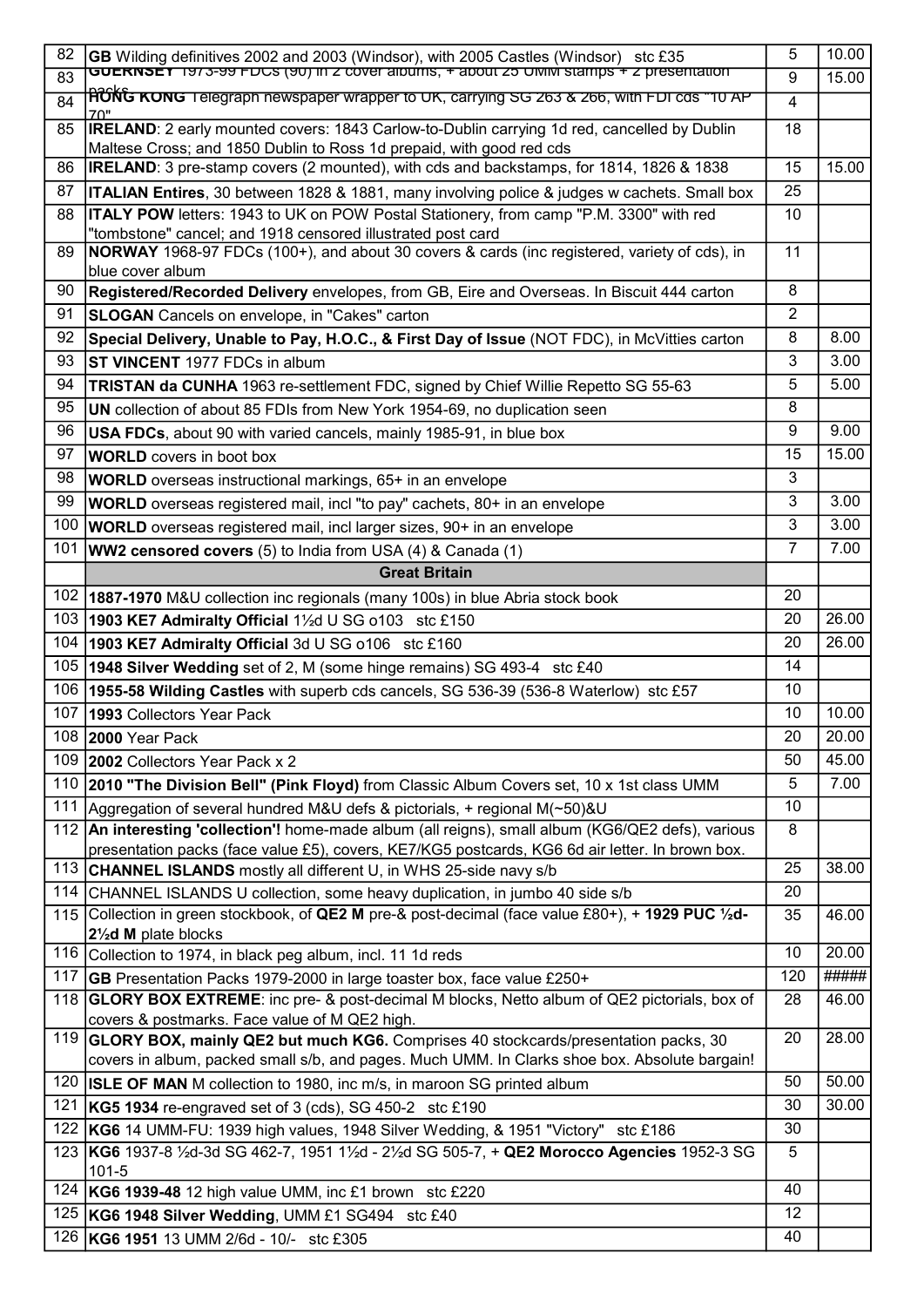| 127 | KG6 CONTRACT NOTE stamps, face values 8s/10s/£1/£2 FU SG 44-47                                                                                                      | 8              | 11.00 |
|-----|---------------------------------------------------------------------------------------------------------------------------------------------------------------------|----------------|-------|
|     | 128 KG6 Dewey Heads (1/2d SG 344/324/322a: 1d SG 327a/345/342) & Harrison Heads (SG 418,                                                                            | 5              |       |
|     | 371a, 375, 426) stc £30                                                                                                                                             |                |       |
| 129 | KG6 Dulac heads (14 stamps, up to 3d), FU cds with Field Post Office and Inspectors cancels                                                                         | $\overline{2}$ |       |
| 130 | KG6 incl M low value defins, UPU (4 sets of 4), Olympic Games (18 sets of 4), Festival of Britain                                                                   | 9              | 13.00 |
|     | (15 sets of 2), & London Exhibition 1950 (6 souvenir sheets). Quite a haul!                                                                                         |                |       |
| 131 | Pictorial album with mostly U pre-decimal QE2                                                                                                                       | 15             | 15.00 |
| 132 | <b>Postage Dues</b> 1/2d-1/- many duplicates, on stock card. Unchecked!                                                                                             | 10             | 10.00 |
| 133 | Pre-decimal CASTLE sets, 1959 (DLR 2) and 1963 (BW), UMM on stock card.                                                                                             | 60             | 60.00 |
|     | 134 QE2 Commemoratives 8/2015 - 12/2019, UMM gutter blocks & strips, many with control                                                                              | 55             | ##### |
|     | data/traffic lights. Very high face & catalogue values. In large red 64-side s/b.                                                                                   |                |       |
|     | 135 <b>QE2 Commemoratives</b> 9/2011 - 6/2015, UMM gutter blocks & strips, many with control                                                                        | 50             | ##### |
| 136 | data/traffic lights. Very high face & catalogue values. In large blue 64-side s/b.<br><b>QE2 commems</b> , heavily duplicated U in battered black 28-side stockbook | 20             |       |
| 137 |                                                                                                                                                                     | 20             |       |
|     | <b>QE2</b> commems. pre- & post-decimal, 1500+ M&U stamps in stockbook                                                                                              |                |       |
| 138 | <b>QE2 Commems:</b> 10/1996 - 4/2002, UMM blocks/gutter pairs. In red 64-side s/b                                                                                   | 45             | ##### |
| 139 | <b>QE2 Commems:</b> 10/72 - 4/76, mainly UMM blocks, many traffic lights, in brown 32-side s/b                                                                      | 25             | 25.00 |
| 140 | QE2 Commems: 11/79 - 9/82, UMM large blocks/gutter pairs, control info, traffic lights, red 32-<br>side s/b                                                         | 25             | 22.00 |
| 141 | QE2 Commems: 11/82 - 1/90, UMM blocks/gutter pairs. In green 64-side s/b                                                                                            | 45             | ##### |
|     | 142   QE2 Commems: 2/90 - 10/96, UMM blocks/gutter pairs. In blue 64-side s/b                                                                                       | 45             | ##### |
|     | 143 QE2 Commems: 4/2002 - 6/2007, UMM blocks/gutter pairs. In red 64-side s/b                                                                                       | 45             | ##### |
| 144 | <b>QE2 Commems:</b> 6/76 - 9/79, mainly UMM large blocks, many traffic lights, in orange 32-side s/b                                                                | 25             | 25.00 |
|     |                                                                                                                                                                     | 20             |       |
|     | 145   QE2 Commems: 7/67 -11/72, UMM singles & blocks, in black 32-side s/b                                                                                          |                |       |
|     | 146   QE2 Commems: 9/2007 - 8/2011, UMM blocks/gutter pairs. In red 48-side s/b                                                                                     | 40             | ##### |
| 147 | QE2 Commems: Coronation to 4/67, UMM singles & blocks, Phos. & non-Phos., (few LMM) in<br>green 32-side SG s/b. stc >£500                                           | 60             | 60.00 |
|     | 148 QE2 Decimal M, face value £340+                                                                                                                                 | 180            | ##### |
|     | 149 QE2 definitives collection to about 1993. Incl. post-decimal castles 1988 and gutter pairs set                                                                  | 105            | ##### |
|     | 1993, block of 10 Questa £10, complete postage dues 1959, 71, 82, 94, and complete set (to 17p)                                                                     |                |       |
|     | of 1984 Royal Mail labels. All UMM, in large blue 64-side s/b stc £700+                                                                                             |                |       |
| 150 | <b>QE2</b> pictorials U, heavy duplication, in black 28-side s/b                                                                                                    | 15             | 15.00 |
|     | 151 QE2 pre-decimal definitives, M mainly 1952                                                                                                                      | 5              |       |
| 152 | <b>QE2 pre-decimal</b> sheets and blocks of 35 different stamps, in black binder                                                                                    | 9              | 11.00 |
|     | 153 QE2 U on paper, approx. 1 kg                                                                                                                                    | 20             | 20.00 |
| 154 | <b>QE2</b> U pictorials off paper in ice cream tub (net 275 gms)                                                                                                    | 20             | 20.00 |
|     | 155 QV 1883 5d, 9d, 1/- stc £1000                                                                                                                                   | 30             | 30.00 |
| 156 | Slogan Postmarks (100s) on piece in 2 stockbooks                                                                                                                    | 12             | 12.00 |
| 157 | Small collection all periods to 1970, inc 2 x 1d reds, 1 x 2d blue, + extras (regionals + P.D.) in light                                                            | 13             | 13.00 |
|     | green album, with "Collect British Stamps" for period                                                                                                               |                |       |
|     | 158 Small stockbook including 2 x 4 margin 1d blacks                                                                                                                | 100            | 90.00 |
| 159 | <b>WILDING CASTLES</b> 8 FU Waterlow & Bradbury-Wilkinson sets stc £70                                                                                              | 10             | 10.00 |
|     | Literature                                                                                                                                                          |                |       |
| 160 | <b>1935 KG5 Silver Jubilee edition of SG World Catalogue. Real history!</b>                                                                                         | 3              | 3.00  |
| 161 | <b>BRITISH POSTCARD COLLECTIONS</b> magazine, edited by Ron Griffiths, complete 1979-2003                                                                           | 3              | 3.00  |
|     | (A4: 1-12, A5: 1-75), + quantity of modern postcards<br> CATALOGUES: CHINA 1988 SG part 17, & HONG KONG 1997 Yang (colour), both in VG.                             |                |       |
| 162 |                                                                                                                                                                     | 4              | 4.00  |
|     | condition<br>163 CATALOGUES: IRELAND 2008 SG, & EAST AFRICA (incl. Egypt & Sudan) 2006 SG, both in                                                                  | 3              | 7.00  |
|     | colour and VG condition                                                                                                                                             |                |       |
| 164 | <b>GB OBLITERATIONS, listed by Trevor Mountfield</b>                                                                                                                | 2              |       |
| 165 | Miscellany: HJMR Price Guide to Philatelic Literature (v. comprehensive); Collect British                                                                           | 3              |       |
|     | Postmarks (1997 ed); 3 x Cavendish catalogues (Barrie Jay/Hugh Feldman/West Indies &                                                                                |                |       |
|     | Worldwide; and more<br>166 Miscellany: Stampex catalogues 2001-19 (mainly with postcards issued), and London 2015                                                   |                |       |
|     | Europhilex catalogue, in "Grange Pockets" box                                                                                                                       | 5              | 6.00  |
| 167 | <b>ROWLAND HILL</b> Genius & Benefactor 1795-1879, by Colin Hey                                                                                                     | $\overline{2}$ | 2.00  |
|     |                                                                                                                                                                     |                |       |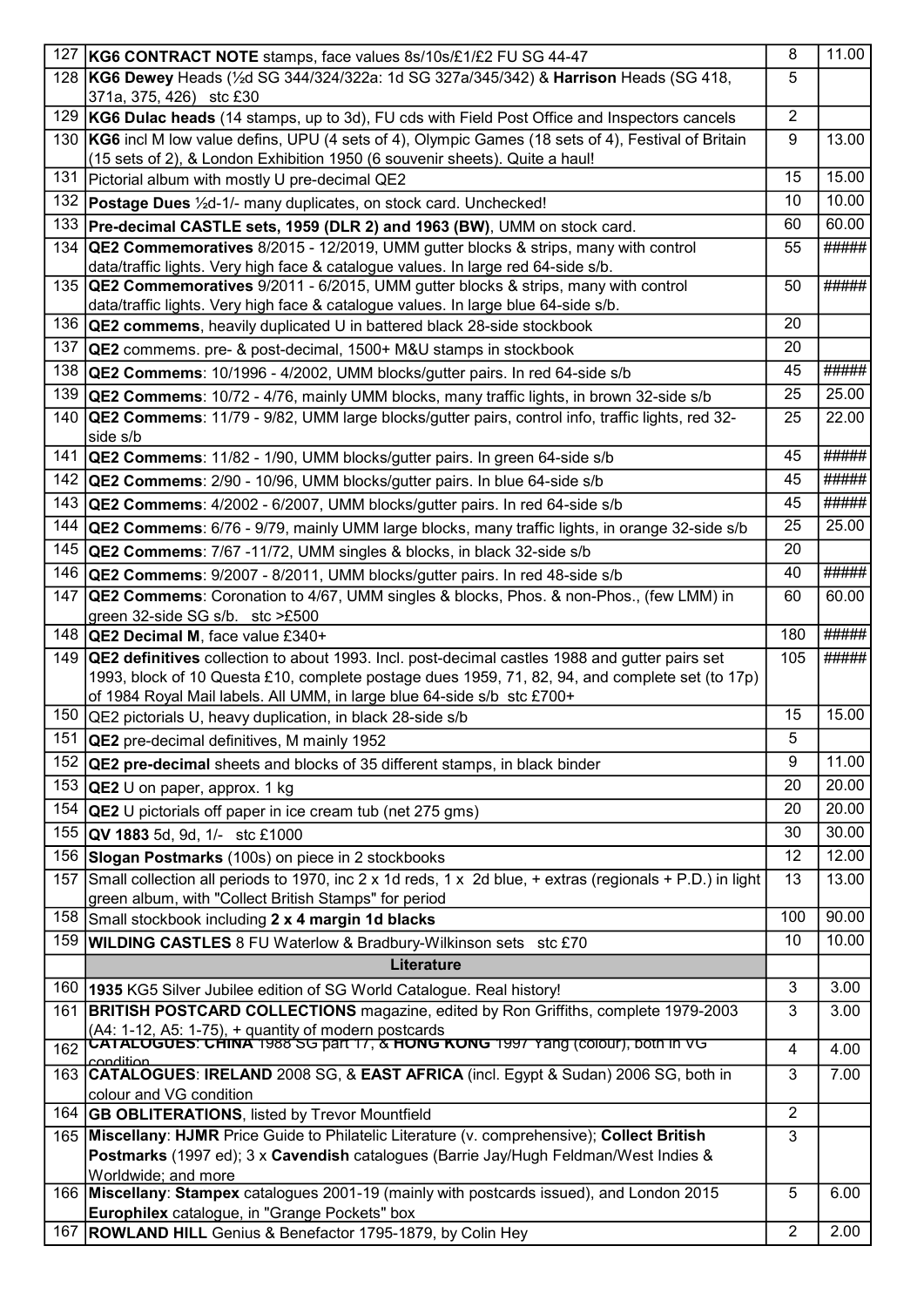|     | 168 STANLEY GIBBONS STAMPS OF THE WORLD 2015, complete 6 volume catalogue set, VG                                                                                                              | 30  | 30.00 |
|-----|------------------------------------------------------------------------------------------------------------------------------------------------------------------------------------------------|-----|-------|
|     | condition, in 2 brown boxes                                                                                                                                                                    |     |       |
|     | <b>Mixed Lots</b>                                                                                                                                                                              |     |       |
|     | 169   1972/3 Commonwealth Silver Wedding collection (nearly complete) + 35 Royal Wedding, all                                                                                                  | 15  |       |
|     | UMM in red Lighthouse 30-sided stockbook                                                                                                                                                       |     | ##### |
| 170 | AUSTRALIA, NEW ZEALAND & PACIFIC ISLANDS to~1960, in blue Crown album                                                                                                                          | 200 |       |
| 171 | <b>BERMUDA</b> and TRINIDAD & TOBAGO 1949 UPU, both sets M (some hinge remains), B SG130-<br>3 and T&T SG 261-4                                                                                | 3   | 12.00 |
| 172 | <b>BRITISH WEST INDIES &amp; CANADA in red Crown stockbook</b>                                                                                                                                 | 90  | 81.00 |
| 173 | <u>י. CLUB bUUKLETS (ס ופווומווטפופט), וטו ואומא</u> פן, Greman <del>מולדון, Ceylon, Gb, Demanu</del>                                                                                          | 15  | 24.00 |
| 174 | CLUB BOOKLETS: 12 remaindered foreign, modestly ptsa £150+                                                                                                                                     | 20  | 20.00 |
| 175 | <b>CLUB BOOKLETS:</b> 25 remaindered all world, ptsa £700+. In small brown box                                                                                                                 | 70  |       |
| 176 | CLUB BOOKLETS: 3 remaindered foreign, ptsa £300+                                                                                                                                               | 40  |       |
| 177 | <b>COMMONWEALTH</b> mostly pre-1960 on 96 stock cards, in ice-cream tub                                                                                                                        | 50  | 65.00 |
| 178 | <b>COMMONWEALTH</b> (some affected by damp) in Netto stockbook                                                                                                                                 | 10  | 10.00 |
| 179 |                                                                                                                                                                                                | 30  | 30.00 |
|     | <b>COMMONWEALTH</b> 1000s mostly post-war, duplication. Incl. much Malaysia, in red 40 side s/b.<br><b>COMMONWEALTH</b> 1000s mostly post-war, U & considerable duplication. Countries include |     | 40.00 |
| 180 | Bermuda, Botswana, Malta, N.Z., & Cyprus, in dark green jumbo 64 side s/b.                                                                                                                     | 40  |       |
| 181 | <b>COMMONWEALTH</b> 1000s mostly post-war, U & some duplication, in blue jumbo 64 side s/b.                                                                                                    | 45  | 45.00 |
| 182 | <b>COMMONWEALTH</b> 1000s mostly post-war, U & some duplication. Includes Malaya, Trinidad &                                                                                                   | 40  |       |
|     | Tobago, Jamaica, Africa, in red jumbo 64 side s/b.                                                                                                                                             |     |       |
| 183 | COMMONWEALTH 1972 ROYAL SILVER WEDDING, 9 sets on stock card                                                                                                                                   | 3   | 3.00  |
| 184 | <b>COMMONWEALTH AFRICA M in red stockbook</b>                                                                                                                                                  | 25  | 25.00 |
| 185 | <b>COMMONWEALTH AFRICA to ~1960, in green Utile album</b>                                                                                                                                      | 80  | 80.00 |
| 186 | <b>COMMONWEALTH A-G</b> masses in large white binder. Very little duplication, all periods                                                                                                     | 35  | 45.00 |
| 187 | <b>COMMONWEALTH</b> A-I, all reigns but mostly modern, in 32 side Patento s/b                                                                                                                  | 25  |       |
| 188 | <b>COMMONWEALTH</b> A-K & M-S, all reigns but much modern, in pair of black binders                                                                                                            | 20  |       |
| 189 | <b>COMMONWEALTH A-K</b> in black album. GB QV incl 1d black, 5x1d red, 4x2d blue, 1856 1/-, KE7                                                                                                | 90  | ##### |
|     | 5/- carmine, & good KG6                                                                                                                                                                        |     |       |
| 190 | <b>COMMONWEALTH</b> all periods M & U with duplicates in red-brown 46-side s/b                                                                                                                 | 45  |       |
| 191 | <b>COMMONWEALTH</b> all reigns but mostly KG6/QE2, in large 60 side red s/b                                                                                                                    | 40  | 40.00 |
|     | 192 COMMONWEALTH all reigns on 83 stockcards, in ice cream box                                                                                                                                 | 60  |       |
| 193 | <b>COMMONWEALTH</b> Americas (Carib, South Atlantic, etc) in red Crown album                                                                                                                   | 100 | 90.00 |
| 194 | <b>COMMONWEALTH A-Z</b> mostly all different, in black Importa 40-side stockbook                                                                                                               | 30  |       |
| 195 | <b>COMMONWEALTH</b> Caribbean A-T QE2 period U in black binder                                                                                                                                 | 25  | 25.00 |
| 196 | <b>COMMONWEALTH C-G</b> countries in maroon binder                                                                                                                                             | 12  |       |
| 197 | <b>COMMONWEALTH H-M</b> masses in large white binder. Very little duplication, all periods                                                                                                     | 30  | 30.00 |
| 198 | <b>COMMONWEALTH</b> in green Simplex Blank album                                                                                                                                               | 20  | 20.00 |
| 199 | <b>COMMONWEALTH</b> in medium green stockbook                                                                                                                                                  | 15  | 15.00 |
| 200 | <b>COMMONWEALTH</b> in red Crown album                                                                                                                                                         | 50  | 50.00 |
| 201 | <b>COMMONWEALTH</b> in small box                                                                                                                                                               | 80  | 80.00 |
| 202 | <b>COMMONWEALTH</b> inc extensive Barbados (duplication) & Swaziland, in 32-side (5 empty)                                                                                                     | 25  | 25.00 |
|     | green s/b                                                                                                                                                                                      |     |       |
| 203 | <b>COMMONWEALTH India + N-S</b> countries, in red Grafton album                                                                                                                                | 40  |       |
| 204 | COMMONWEALTH I-Z all periods but mostly KG6-QE2, in 28-side brown stockbook                                                                                                                    | 25  | 36.00 |
| 205 | <b>COMMONWEALTH</b> J-S mainly QE2 period U in red Simplex Blank album                                                                                                                         | 25  |       |
| 206 | COMMONWEALTH KE7-QE2 Australia-Swaziland MM&U, on miscellaneous leaves in old black                                                                                                            | 7.5 | 8.00  |
|     | binder                                                                                                                                                                                         |     |       |
| 207 | <b>COMMONWEALTH KG5 collection M&amp;U in black Senator medium album</b>                                                                                                                       | 45  | 55.00 |
| 208 | COMMONWEALTH KG6-QE2 in 30 side ACE s/b                                                                                                                                                        | 30  | 30.00 |
| 209 | <b>COMMONWEALTH KG6-QE2</b> MM selection on printed pages: inc Solomon Islands, Gibraltar,<br>Grenada, Jamaica (1956 set SG 159-174, ex £1), K.U.T. (officials), and Sarawak stc >£130         | 35  | 35.00 |
| 210 | <b>COMMONWEALTH L-V</b> in blue spring-back album, note New Zealand                                                                                                                            | 65  | 95.00 |
| 211 | <b>COMMONWEALTH</b> M&U earlies inc rarities but no certs, so sold "as is"                                                                                                                     | 100 | ##### |
| 212 | <b>COMMONWEALTH</b> mainly KG6-QE2, in red Stamford Major album                                                                                                                                | 30  | 30.00 |
|     |                                                                                                                                                                                                |     |       |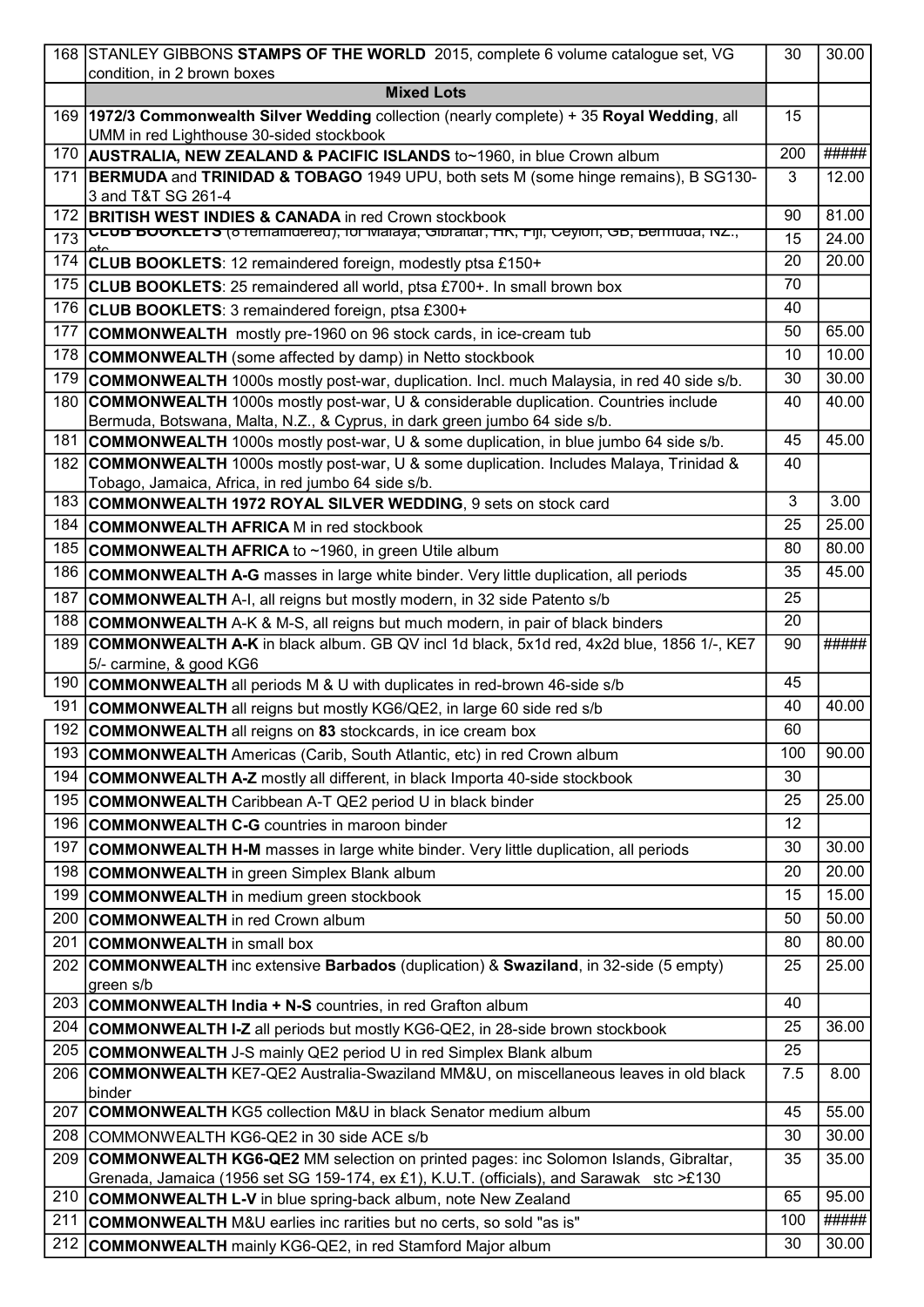| 213 | <b>COMMONWEALTH</b> mainly Middle East, Malta & Cyprus, in medium green stockbook                                                                                                | 30  | 30.00 |
|-----|----------------------------------------------------------------------------------------------------------------------------------------------------------------------------------|-----|-------|
| 214 | <b>COMMONWEALTH</b> mainly MM in small blue stockbook                                                                                                                            | 5   | 5.00  |
| 215 | <b>COMMONWEALTH</b> mix (no GB) neatly cut on paper, in Stewarts shortbread tin                                                                                                  | 3   | 3.00  |
| 216 | <b>COMMONWEALTH</b> modern M inc m/s in red block album                                                                                                                          | 40  | 40.00 |
| 217 | <b>COMMONWEALTH</b> mostly KG6-QE2, in KEK stockbook                                                                                                                             | 90  | ##### |
| 218 | <b>COMMONWEALTH</b> mostly M Pacific Islands, in red stockbook                                                                                                                   | 80  | 90.00 |
| 219 | <b>COMMONWEALTH</b> mostly modern, nearly all different, in FIL-I-SAFE 32-side s/b                                                                                               | 35  | 35.00 |
| 220 | <b>COMMONWEALTH</b> mostly pre-QE2 but considerable duplication. In well filled 32 side s/b                                                                                      | 35  |       |
| 221 | <b>COMMONWEALTH N</b> countries in black binder                                                                                                                                  | 10  |       |
| 222 | <b>COMMONWEALTH</b> N-S KG6-QE2 M&U all different in red 32-side stockbook                                                                                                       | 30  | 30.00 |
| 223 | <b>COMMONWEALTH</b> oddments, in red Abria stockbook                                                                                                                             | 30  | 30.00 |
| 224 | <b>COMMONWEALTH on black stockcards</b>                                                                                                                                          | 75  | 75.00 |
| 225 | <b>COMMONWEALTH on cards</b>                                                                                                                                                     | 25  | 25.00 |
| 226 | <b>COMMONWEALTH</b> on cards & in envelopes, much early-mid M but some affected by damp/stuck                                                                                    | 100 | 90.00 |
|     | down. In small box                                                                                                                                                               |     |       |
| 227 | <b>COMMONWEALTH</b> on pages in brown folder                                                                                                                                     | 50  | 50.00 |
| 228 | <b>COMMONWEALTH</b> on sheets, cards, & pages, in flat brown box                                                                                                                 | 160 | ##### |
| 229 | <b>COMMONWEALTH</b> on stock card (about 120), incl. Basuto, KUT, Ceylon, S.L., Malay                                                                                            | 3   | 3.00  |
| 230 | <b>COMMONWEALTH</b> pre KG6 mostly low to middle values, in 32 side Prinz s/b,                                                                                                   | 40  |       |
| 231 | COMMONWEALTH pre QE2 mostly, KG6 incl. 1937 Coronation, in blue 16 side Lighthouse s/b                                                                                           | 30  | 30.00 |
| 232 | <b>COMMONWEALTH</b> pre-QE2 in pictorial 16-side stockbook                                                                                                                       | 30  |       |
| 233 | <b>COMMONWEALTH</b> pre-QE2 off paper, 400 gms with much duplication, in medium brown box                                                                                        | 20  | 20.00 |
| 234 | <b>COMMONWEALTH QV - QE2, inc 90 x 4-letter 1d reds, Australia &amp; Indian states, St Lucia KG6</b>                                                                             | 25  | 25.00 |
|     | 2½d UMM block (stc £144), & UMM blocks (Gibraltar, Newfoundland), etc. In disorganised blue 16-<br>side s/b.                                                                     |     |       |
| 235 | <b>COMMONWEALTH</b> QV-KG5 (some duplication) in well filled 30 side red s/b                                                                                                     | 35  |       |
| 236 | <b>COMMONWEALTH QV-KG6,</b> broad range of countries, in green Strand album (gc)                                                                                                 | 40  | 40.00 |
| 237 | <b>COMMONWEALTH</b> QV-QE2, inc a few GB surface printed QV. MM&U in "Chinese" style                                                                                             | 6.5 |       |
|     | stockbook                                                                                                                                                                        |     |       |
| 238 | <b>COMMONWEALTH</b> QV-QE2, inc GB M&U commems, defs & regionals. Also K, U, & T KG6 defs                                                                                        | 20  | 18.00 |
| 239 | with perf varieties, some unlisted. Ram packed stockbook, some duplication                                                                                                       | 30  |       |
| 240 | <b>COMMONWEALTH to mid 1960s, in red Stamford Major album</b>                                                                                                                    | 15  | 15.00 |
|     | <b>COMMONWEALTH T-Z</b> in green New Age album                                                                                                                                   |     |       |
| 241 | <b>COMMONWEALTH</b> UMM commem issues for QE Silver Jubilee, from about 30 countries                                                                                             | 6   | 6.00  |
| 242 | <b>COMMONWEALTH</b> UMM in blue medium Abria stockbook                                                                                                                           | 20  | 20.00 |
| 243 | COMMONWEALTH: huge assembly on pages & loose, mainly KG6 & early QE2 era. No GB!<br><b>COMMONWEALTH: pages and envelopes. Plenty or variety and no GB. In one Cornish Hamper</b> | 20  | 27.00 |
| 244 |                                                                                                                                                                                  | 16  | 16.00 |
| 245 | <b>CYPRUS, GIBRALTAR, MALTA - mostly modern (duplicates) in green 32-side s/b</b>                                                                                                | 20  |       |
| 246 | <b>DOMINICA and FIJI</b> (+ few others) mainly QE2 incl m/s, mostly M in blue 21-side s/b                                                                                        | 25  |       |
| 247 | Europe & China pre-1939, mainly U, many high values, well presented in green Simplex album                                                                                       | 200 |       |
| 248 | <b>EUROPE &amp; SCANDINAVIA</b> in well packed red Stamford album                                                                                                                | 12  |       |
| 249 | <b>EUROPE</b> huge accumulation, mainly on pages. Includes colonies and no GB, France or Germany,<br>in brown box. If you like sorting, BARGAIN!                                 | 22  | 22.00 |
| 250 | <b>FOREIGN</b> collection, incl. 16 side Lighthouse s/b, pages and large bag of mixed. In brown box                                                                              | 15  |       |
| 251 | <b>FOREIGN</b> in small box (note: Egypt UMM)                                                                                                                                    | 35  | 35.00 |
| 252 | <b>FOREIGN</b> mix, great variety, on 3 sides of stockcard                                                                                                                       | 4   | 4.00  |
| 253 | <b>FRANCE &amp; COLONIES</b> aggregation, over 100 stamps                                                                                                                        | 5   | 5.00  |
| 254 | <b>GB &amp; CANADA</b> early QE2, heavy duplication, in red 21-side s/b                                                                                                          | 10  |       |
| 255 | <b>GB &amp; COMMONWEALTH 1935 Silver Jubilee, 22 UMM sets stc £416</b>                                                                                                           | 100 | ##### |
| 256 | <b>GB &amp; COMMONWEALTH</b> wide range but duplication, in full 16-side FIL-I-SAFE s/b                                                                                          | 25  | 25.00 |
| 257 | <b>GLORY BOX</b> - several small collections in albums and stockbooks, + extra oddments                                                                                          | 60  | 60.00 |
| 258 | <b>GLORY BOX:</b> stamps on cards & in bags, remaindered club books, much commonwealth, very                                                                                     | 25  | 85.00 |
|     | high catalog value                                                                                                                                                               |     |       |
| 259 | K.U.T. substantial collection on pages                                                                                                                                           | 12  |       |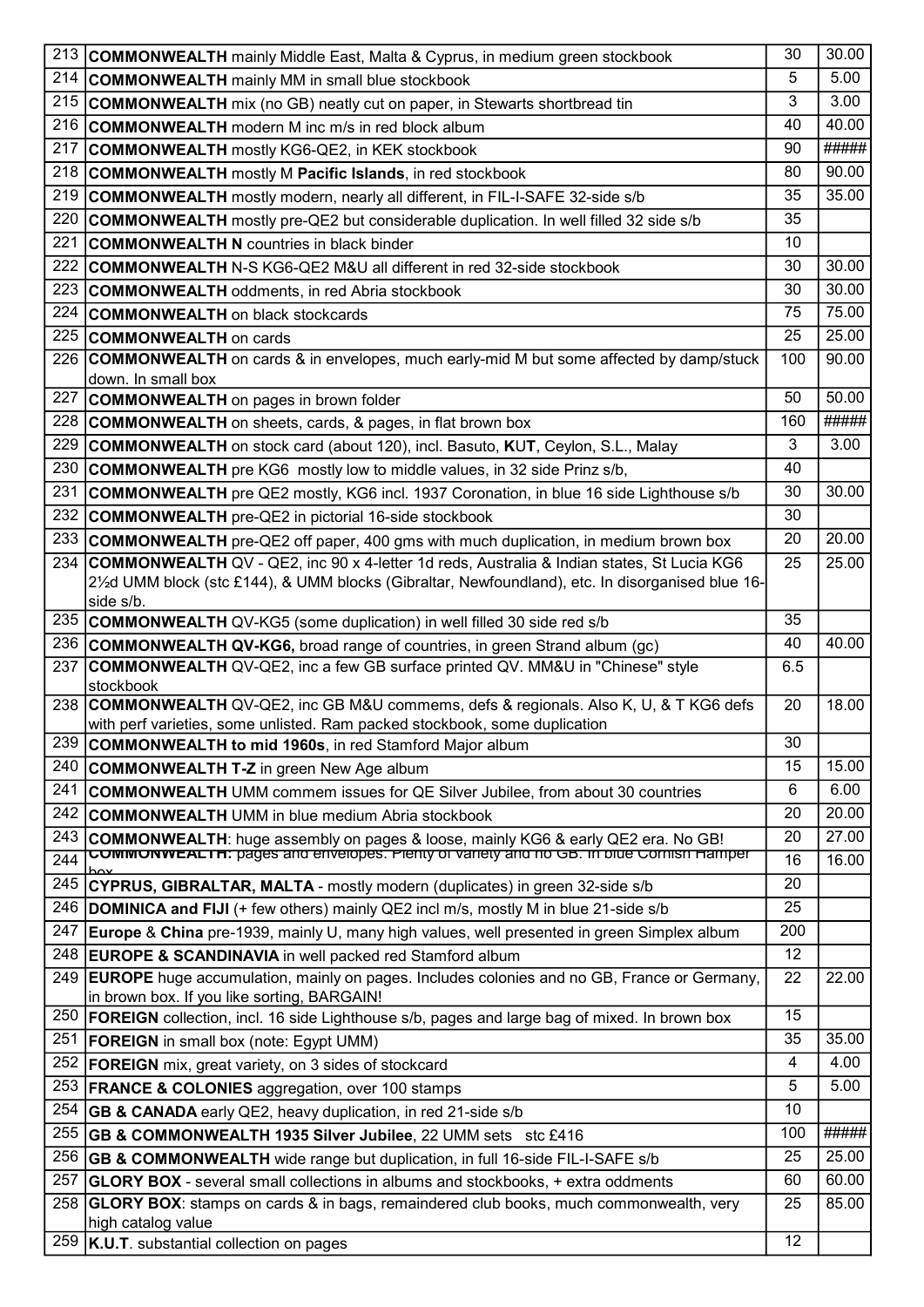| 260 | KE7 COMMONWEALTH STUDY 19 M stc £300+                                                                                                                                                | 20  |       |
|-----|--------------------------------------------------------------------------------------------------------------------------------------------------------------------------------------|-----|-------|
| 261 | KG6 & QE2 COMMONWEALTH STUDY 7 M royal portraits stc £50                                                                                                                             | 8   |       |
| 262 | KG6 Commonwealth album (Stanley Gibbons 1956), well filled, mainly U, many high values                                                                                               | 200 | ##### |
| 263 | LATVIA & ESTONIA collection, about 250 pre-war stamps stc £125+                                                                                                                      | 10  | 10.00 |
| 264 | Mini-Commonwealth: Antigua SG81-87 M (stc £50), Gambia SG118-9 M (stc £12), Virgin I.<br>SG103-4                                                                                     | 10  | 10.00 |
| 265 | MIX: 100s of stamps off paper, mainly Europe (France/Belgium/UK) & much more, in black Galgo<br>box                                                                                  | 20  | 20.00 |
| 266 | <b>OMNIBUS 1937 Coronation and later, in medium red stockbook</b>                                                                                                                    | 80  | 80.00 |
| 267 | <b>SCANDINAVIA</b> assembly on pages and loose, mainly defs                                                                                                                          | 3   | 3.00  |
| 268 | <b>SOLID STAMPS!</b> A brown glory box, packed with pages, 1 small album, m/s, 2 packs of                                                                                            | 13  | 22.00 |
|     | Commonwealth, 2 all world. A lot of work, a lot of reward!                                                                                                                           |     |       |
| 269 | SOUTH and CENTRAL AMERICA on pages and loose, no modern                                                                                                                              | 12  |       |
| 270 | UPU 1949 75th anniversary conference, U collection in red Simplex Junior album                                                                                                       | 75  | 75.00 |
| 271 | <b>WORLD</b> accumulation of 1500+ off paper, in Teeba date box                                                                                                                      | 5   | 10.00 |
| 272 | <b>WORLD A-L</b> in green Simplex de Luxe album                                                                                                                                      | 75  | 75.00 |
| 273 | <b>WORLD</b> collection (note China, also few covers), in red Simplex springback album                                                                                               | 75  |       |
| 274 | <b>WORLD</b> collection (sparse) in blue Triumph album                                                                                                                               | 10  | 10.00 |
| 275 | <b>WORLD</b> collection in faded red Acme springback album                                                                                                                           | 35  |       |
| 276 | <b>WORLD</b> collection in green Movaleaf album                                                                                                                                      | 15  |       |
| 277 | <b>WORLD</b> collection in very full Meteor album                                                                                                                                    | 110 | ##### |
| 278 | <b>WORLD</b> collection in Wanderer album                                                                                                                                            | 10  |       |
| 279 | <b>WORLD</b> collection, C20th varied, in exotic red stockbook with slipcase                                                                                                         | 7   |       |
| 280 | <b>WORLD</b> collection, mainly pre 1960) in well-filled Meteor album, inc 1d black & 2d blue                                                                                        | 40  |       |
| 281 | <b>WORLD</b> collection, mostly modern, inc Korea 1964 ms511, in SG Worldex album                                                                                                    | 50  | 50.00 |
| 282 | <b>WORLD</b> early - mid, variable condition, in Triumph album                                                                                                                       | 65  | 65.00 |
| 283 | <b>WORLD</b> extensive collection in packed Improved album                                                                                                                           | 20  |       |
| 284 | <b>WORLD</b> extensive collection, variable condition, in red Movaleaf album                                                                                                         | 50  |       |
| 285 | <b>WORLD GLORY BOX</b> , mainly on piece. Note GB QEZ Coronation set UMM SG 532-5, some                                                                                              | 5   | 10.00 |
|     | good K.U.T 1963, Germany-UK 1932 cover with express fee paid cachet. In Campbells shortbread                                                                                         |     |       |
| 286 | <del>WorLD GLORT BOX: pages, envelopes, pag, z small albums, in snallow prown box. worth a</del>                                                                                     | 15  | 36.00 |
| 287 | <b>WORLD H-P</b> collection, incl few covers, in navy "Das Roland" springback album                                                                                                  | 45  |       |
| 288 | <b>WORLD</b> in 20 circulated club booklets, ptsa £333                                                                                                                               | 40  |       |
| 289 | <b>WORLD I-V</b> in blue binder                                                                                                                                                      | 10  |       |
| 290 | <b>WORLD</b> mix (no GB/Commonwealth) neatly cut on paper, in well filled Jacobs biscuit tin                                                                                         | 3   |       |
| 291 | <b>WORLD</b> mix in 2 medium albums. Surprising variety.                                                                                                                             | 4   |       |
| 292 | <b>WORLD</b> mix in flat brown box                                                                                                                                                   | 15  | 15.00 |
| 293 | <b>WORLD</b> mix M & U, in Sharp tin                                                                                                                                                 | 25  | 25.00 |
| 294 | <b>WORLD</b> mix, good earlies, in Barista box                                                                                                                                       | 15  |       |
| 295 | <b>WORLD</b> mix: incl. bag of Europe & Commonwealth U, bag of "less popular countries" (much M),<br>and pile of pages, all in brown box. Must be over 2000 stamps, in need of care. | 20  | 20.00 |
| 296 | <b>WORLD M-Z</b> in green Simplex Blank album                                                                                                                                        | 40  | 40.00 |
| 297 | <b>WORLD</b> on paper, in "Prime" bag                                                                                                                                                | 10  | 16.00 |
| 298 | <b>WORLD S-Z</b> in blue binder                                                                                                                                                      | 10  | 10.00 |
|     | <b>Postcards</b>                                                                                                                                                                     |     |       |
| 299 | "WRECK of HMS PETERSFIELD" in South China Sea, November 12th, 1931                                                                                                                   | 16  |       |
| 300 | 120+ postcards, most unused, mainly 1H C20, inc 5 WW1 patriotic cards, 2 with censor marks                                                                                           | 14  |       |
| 301 | <b>GB</b> (mainly) used and unused postcards, some older, in "Port" tin                                                                                                              | 3   |       |
| 302 | <b>GB/PHQ</b> cards, sets 114-157 (11/1988-11/1993) in red SG postcard album                                                                                                         | 12  | 12.00 |
| 303 | <b>GB/PHQ</b> cards, sets 158-193 (1/1994-10/1997) in green SG postcard album                                                                                                        | 12  | 12.00 |
| 304 | GB/PHQ cards, sets 194-236 (1/1998-11/2001) in red SG postcard album                                                                                                                 | 14  | 14.00 |
| 305 | GBIPHQ cards, sets 237-256 (1/2002-8/2003) in red SG postcard album, + pack of 10 extra                                                                                              | 11  | 11.00 |
| 306 | عمرروما<br>GB/PHQ cards, sets 69-113 (8/1983-9/1988) in red SG postcard album                                                                                                        | 14  | 14.00 |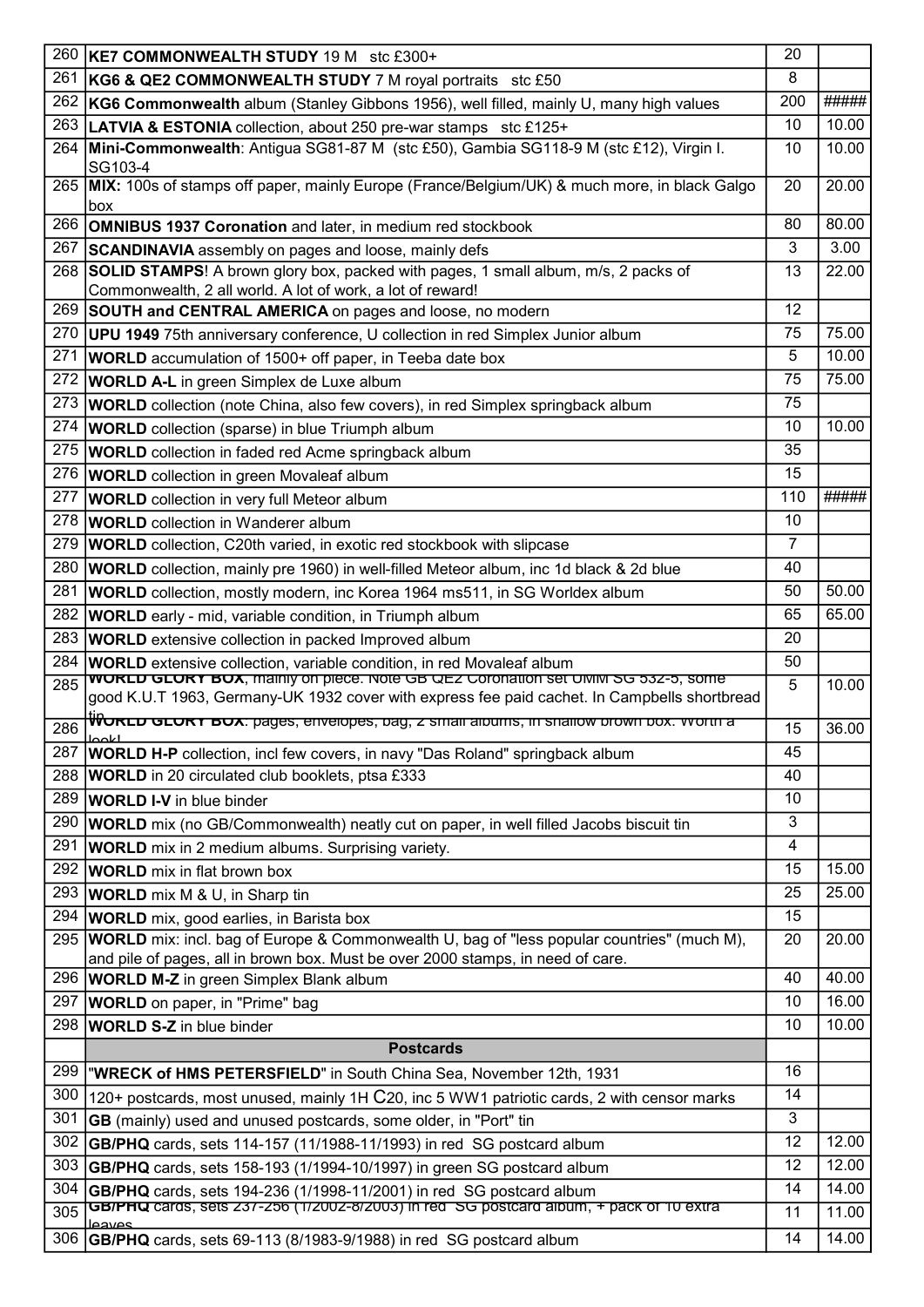| 307 | <b>low postcards</b> (10 better), incl. KE7 and KG5, $+$ QV $\frac{1}{2}$ d orange with 54 cancel                                                                             | 14             | 14.00          |
|-----|-------------------------------------------------------------------------------------------------------------------------------------------------------------------------------|----------------|----------------|
| 308 | <b>PHQs</b> 1973-89, about 110 complete sets, incl. WG Grace. In Ecco shoe box                                                                                                | 25             | 25.00          |
| 309 | <b>PHQs</b> 1990-99, about 95 complete sets. In Hotter shoe box                                                                                                               | 10             | 10.00          |
| 310 | <b>PHQs</b> 2000-05, about 65 complete sets, in "Georgie Porgie" box                                                                                                          | 12             | 12.00          |
| 311 | Theatrical postcards (36), with good collection of early C20 postmarks. Mainly female, very                                                                                   | 8              | 8.00           |
|     | discrete                                                                                                                                                                      |                |                |
|     | <b>Postal History</b>                                                                                                                                                         |                |                |
| 312 | GB POST Office/Royal Mail A4 advertising posters for special stamps, 75 for period 4/1975 -<br>8/1984                                                                         | 3              |                |
|     | 313 <b>IoW covers</b> : 1) 1971 FDC carrying 6 decimal defs and "Posting Delayed by P.O. Strike" cachet;                                                                      | 3              | 3.00           |
|     | 2) 1966 letter to Austria, carrying World Cup England Winners pair                                                                                                            |                |                |
| 314 | <b>PETERSFIELD SQUARE CIRCLE POSTMARKS</b> (5 post cards), inc cds of Harting and Rogate                                                                                      | 9              |                |
|     | <b>Postal Stationery</b>                                                                                                                                                      |                |                |
| 315 | <b>AUSTRALIA</b> collection of unused pre-paid envelopes 1970-90s, in 2 red Thames cover albums                                                                               | 8              | 11.00          |
|     | 316 CAPE OF GOOD HOPE postcard for Inland Service, 1/2d printed stamp, unused clean card                                                                                      | 3              |                |
| 317 | $ GB$ unused airmail letters $~20$                                                                                                                                            | 2              | 4.50           |
|     | <b>Single Countries</b>                                                                                                                                                       |                |                |
|     | 318   ALBANIA 1939 20 Quind airmail UMM SG 365 stc £110                                                                                                                       | 10             |                |
|     | 319   ALBANIA 5 x FU SG 77-81 stc £45                                                                                                                                         | 5              |                |
| 320 | <b>ALSACE &amp; LORRAINE 1870 2c brown, MM with slight thin &amp; foxing stc £95</b>                                                                                          | 8              |                |
| 321 | ANTIGUA 1908 21/2d ultramarine, wmk "MCA", FM (slight gum colouration & hinge remains) SG46                                                                                   | 5              |                |
|     | stc £23                                                                                                                                                                       |                |                |
| 322 | <b>ANTIGUA</b> mostly M QE2 commem sets incl m/s, in 14-side WHS Picture s/b                                                                                                  | 30             |                |
|     | 323 <b>ARGENTINA</b> 3 x MM SG 8-10 stc £466                                                                                                                                  | 40             |                |
| 324 | $ARGENTINA 3 x U SG 8-10$ stc £268                                                                                                                                            | 25             |                |
| 325 | <b>ARMENIA</b> 1919-23, incl. unissued M, 10 stamps                                                                                                                           | 4              | 4.00           |
|     | 326 <b>ASCENSION</b> 1922-70 Superb M collection, almost complete, on printed pages in blue binder.                                                                           | 260            | #####          |
|     | Includes half sheet of KG6 SG40c 1½d, many perf varieties, and pre-printed pages to 1996. stc<br>$-£2100$                                                                     |                |                |
| 327 | <b>ASCENSION</b> 1956 pictorial definitive set of 13, M (some hinge remains) SG 57-69 stc £140                                                                                | 45             |                |
| 328 | ASCENSION 1966-91 selection of 80+ UMM, many sets and inc m/s, on stock card                                                                                                  | 8              | 12.00          |
| 329 | ASCENSION 2012 Shackleton Expedition set (6) UMM SG 1139-44 stc £10.50                                                                                                        | 3.5            | 3.50           |
|     | 330 <b>AUSTRALIA</b> 1913-78, well laid out on pages                                                                                                                          | 9              |                |
| 331 | <b>AUSTRALIA</b> 1913-79 in brown DAVO binder, on mix of Davo and Lindner printed/hingeless pages                                                                             | 10             |                |
| 332 | <b>AUSTRALIA</b> 1915 1/- Kangaroo, blue-green, wmk "5", FU SG28 stc £35                                                                                                      | $\overline{7}$ | 11.00          |
| 333 | AUSTRALIA 1929 4d KG5 head, yellow-olive, wmk "7", perf 131/2x121/2, UMM SG102 stc £35                                                                                        | 10             | 10.00          |
| 334 |                                                                                                                                                                               | 13.5           | 13.50          |
| 335 | AUSTRALIA 1932 9d violet, wmk "15", perf 12, FM (some hinge remains) SG133 stc £45                                                                                            | 20             |                |
|     | <b>AUSTRALIA</b> 1937-80 inc Antarctica, U on 28 pages in red spring back album<br>336   AUSTRALIA Glory Box: box of souvenir covers (1956 Olympics, 1962 Commonwealth Games, | 14             | 46.00          |
|     | 1970 Royal visit, with variety of cds) & unused post cards, 1979 Mortimer colour catalogue, cover                                                                             |                |                |
|     | album with inserts, box of accessories, and 14 large envelopes of Aussie stamps. In large                                                                                     |                |                |
|     | CROWN box. WOW!                                                                                                                                                               |                |                |
|     | 337 AUSTRALIA Glory Box: contains stamps on cards, M blocks of 4, ~30 FDCs, NSW, & Antarctic M                                                                                | 40             | 40.00          |
|     | stamps & FDCs. Huge variety, Large brown flat box.<br>338 AUSTRALIA M&U basic collection in black binder                                                                      | 10             | 10.00          |
| 339 |                                                                                                                                                                               | 20             |                |
|     | <b>AUSTRALIA</b> modern issues, heavy duplication, in massive 60-side Lindner s/b                                                                                             |                |                |
| 340 | <b>AUSTRALIA</b> post-war pictorials (+ few others), little duplication, in Abria 30-side s/b                                                                                 | 25             | 25.00<br>19.00 |
| 341 | <b>AUSTRALIA</b> Roos (SG 24, 35, 27, 40) & KG5 (52a, 96, 98, 129) stc £82                                                                                                    | 10             |                |
|     | 342 <b>AUSTRALIA</b> Rugby World Cup ms2342, sheet of 20*SG 1246, & 200 year Australia Post issue SG<br>3158-67 (stc £45+), and collection on pages                           | 5              | 10.00          |
| 343 | <b>AUSTRALIA</b> selection on 13 pages, U with some duplicates                                                                                                                | 8              |                |
| 344 | <b>AUSTRIA</b> 16 M SG 1009-1016 & 1152-59 stc £30                                                                                                                            | 4              | 4.00           |
| 345 | AUSTRIA 1900-35 stamps, 1904 Bosnia postage due complete used set, 2 early letters                                                                                            | 5              | 5.00           |
|     | Lombardy/Venesia, in red s/b                                                                                                                                                  |                |                |
|     | 346 AUSTRIA 23 M&FU Newspaper & Postage Dues stc £55                                                                                                                          | 10             |                |
| 347 | <b>AUSTRIA</b> 5 UMM SG 986-990 stc £17                                                                                                                                       | $\overline{4}$ |                |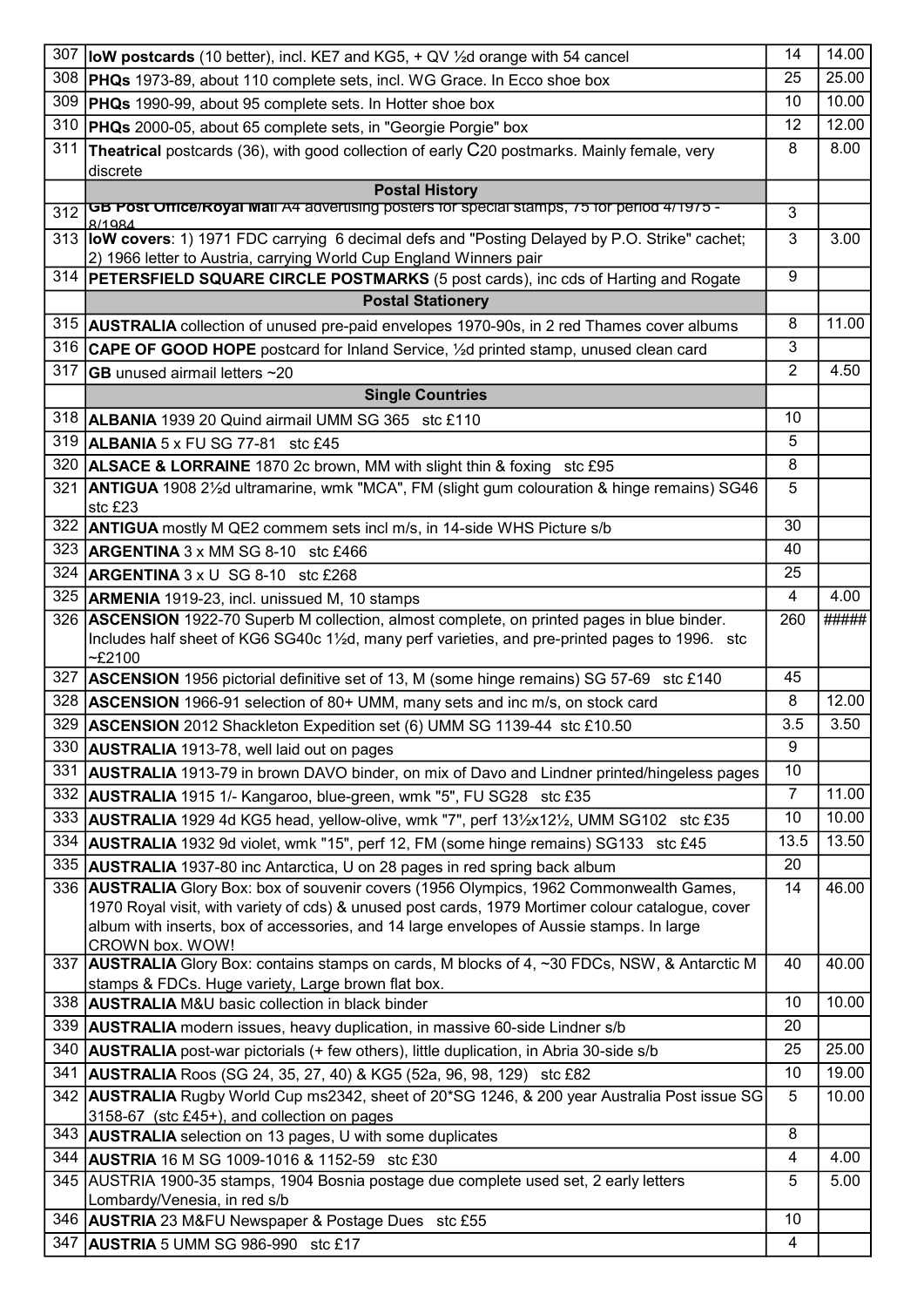|     | 348   AUSTRIA 66 UMM SG 923-55A on 2 cards stc £40                                                                                                        | 5    |       |
|-----|-----------------------------------------------------------------------------------------------------------------------------------------------------------|------|-------|
| 349 | <b>AUSTRIA</b> VFU SG 8a & 9, + Lombardy & Venetia SG 5e stc £36                                                                                          | 5    | 5.00  |
| 350 | <b>BAHAMAS</b> all periods but mostly QE2, in green Simplex Blank album                                                                                   | 30   |       |
| 351 | <b>BAHRAIN</b> 1956-57 GB/BAHRAIN surcharge overprints, wmk "165", set of 5 UMM SG97-101 stc<br>£22                                                       | 6.5  | 9.00  |
| 352 | <b>BANGLADESH</b> collection on stockcards and in envelopes, some covers, much UMM                                                                        | 10   | 10.00 |
| 353 | BARBADOS 1855 1d deep blue on white paper, no wmk, imperf, 3 margins, U SG10 stc £60                                                                      | 10   | 10.00 |
| 354 | <b>BARBADUS</b> 1939 Tercentenary or General Assembly, complete set or 5 UMIM 5G 257-261 Stc                                                              | 6.5  |       |
|     | 355  BARBADOS 1942 d green "Badge of Colony", perf 14 (checked on Perfotronic) M (slight hinge<br>remains and slight short perf top left) SG 248b stc £70 | 20   |       |
| 356 | <b>BATUM</b> 1919-20, SG 16/17, and SG 45-53 complete set, all UMM                                                                                        | 4    | 5.00  |
| 357 | <b>BECHUANALAND KE7 UMM o/ps SG 66 &amp; 68 stc £13</b>                                                                                                   | 2    | 2.00  |
| 358 | <b>BELGIAN CONGO</b> 1947 part set, 20 UMM (some gum stain)<br>stc £77                                                                                    | 5    |       |
| 359 | BELGIUM 24 pre-1900 FU stc £200                                                                                                                           | 20   |       |
| 360 | <b>BELGIUM</b> "Epaulettes" imperf., SG 1 & 2a stc £200                                                                                                   | 20   | 20.00 |
| 361 | <b>BELGIUM</b> "Medallions" SG 12/13/14/15 stc £450                                                                                                       | 30   | 30.00 |
| 362 | <b>BELGIUM</b> 12 stamps M or FU stc £24                                                                                                                  | 4    |       |
| 363 | <b>BELGIUM</b> 13 UMM (some toned), inc block of 4 x SG1532 (each stc £56)                                                                                | 20   |       |
| 364 | BELGIUM 14 M stc £55                                                                                                                                      | 5    |       |
| 365 | BELGIUM 14 M early railway stc £392                                                                                                                       | 30   |       |
| 366 | <b>BELGIUM</b> 1920-40 20 UMM (1 with gum damage) stc £54                                                                                                 | 6    |       |
| 367 | <b>BELGIUM</b> 8 M SG P1100-5 + D100 + D102 stc £30                                                                                                       | 5    | 4.00  |
| 368 | <b>BELGIUM 8 VFU sets SG 1376-80 &amp; 1549-51 stc £67</b>                                                                                                | 8    | 8.00  |
| 369 | <b>BELGIUM</b> from 1849, in black Post Office binder                                                                                                     | 5    | 9.00  |
| 370 | <b>BELGIUM</b> SG 157-9 MM & 1114-5 UMM stc £122                                                                                                          | 7    | 7.00  |
| 371 | <b>BELGIUM:</b> a varied aggregation, incl. pages of earlies, 2 packs of loose stamps, and a few m/s,                                                     | 10   | 10.00 |
|     | booklets and covers, in a brown box. An excellent starter collection.                                                                                     |      |       |
| 372 | <b>BERMUDA</b> 1953 pictorial definitives (15) to 5/-, M SG 135-148 (inc 145b but no 143b) some<br>unmounted or slight hinge remains stc £68              | 15   |       |
|     | 373 <b>BERMUDA</b> 1962 pictorial definitives (12) to 2/-, M SG 163-174 (no 173) some unmounted or slight<br>hinge remains stc £22.50                     | 5    |       |
|     | 374 BERMUDA pair of 1901 1/4d o/p on 1/- grey, UMM SG 30 stc £10                                                                                          | 3    |       |
| 375 | <b>BOHEMIA &amp; MORAVIA</b> 88 stamps on 3 sheets, mainly U complete sets                                                                                | 5    | 5.00  |
| 376 | <b>BRAZIL</b> (V)FU SG 56 & 62 stc £60                                                                                                                    | 6    |       |
| 377 | <b>BRITISH HONDURAS</b> 1908 2c carmine, wmk "MCA", UMM SG96 stc £19                                                                                      | 6    |       |
| 378 | <b>BUND</b> I M/no gum SG 3 stc £95                                                                                                                       | 10   |       |
| 379 | <b>CANADA</b> 17 stamps, variable condition, mainly 1868/1870s stc £280                                                                                   | 10   | 10.00 |
| 380 | <b>CANADA 1893 QV 50c blue portrait U SG 116 stc £42</b>                                                                                                  | 6    | 5.00  |
| 381 | CANADA 19 UMM in range 414-561 stc £32                                                                                                                    | 6    | 10.00 |
| 382 | <b>CANADA</b> 1927-28 14 FU SG 271-285 (ex 274) stc £225                                                                                                  | 30   |       |
|     | 383 CANADA 1935-7 KG5/6 20 FU in range SG 341-362 stc £37                                                                                                 | 5    |       |
| 384 | <b>CANADA</b> 1937-8 KG6 13 FU in range 356-374 stc £43                                                                                                   | 5    |       |
| 385 | CANADA 1938 20c scarlet "Special Delivery", M (some hinge remains) SG S10 stc £42                                                                         | 12.5 | 19.00 |
|     | 386 CANADA 1939 10c/20c scarlet overprint "Special Delivery", M (some hinge remains) SG S11 stc                                                           | 3    | 3.00  |
|     | E10                                                                                                                                                       |      |       |
| 387 | <b>CANADA</b> 7 FU pre WW2 pictorials stc £222                                                                                                            | 20   |       |
| 388 | <b>CANADA 8 FU 1930/40s</b> stc £70                                                                                                                       | 5    |       |
|     | 389   CANADA 9 FU Fiscals                                                                                                                                 | 10   | 9.00  |
| 390 | CANADA 9 FU KG5/6 stc £35                                                                                                                                 | 5    | 5.00  |
| 391 | <b>CANADA</b> extensive collection, all periods, M & U (duplicates) with later UMM in red 30-side s/b                                                     | 30   | 30.00 |
| 392 | CANADA good range of post-war pictorials, some duplication, in blue 30-side s/b                                                                           | 15   | 19.00 |
| 393 | CANADA KG5 21 FU in range SG 332-340 stc £43                                                                                                              | 5    |       |
| 394 | CANADA KG5 21 UM/MM stc £113                                                                                                                              | 13   |       |
| 395 | CANADA KG5 33 FU in range SG 275-303 stc £93                                                                                                              | 10   |       |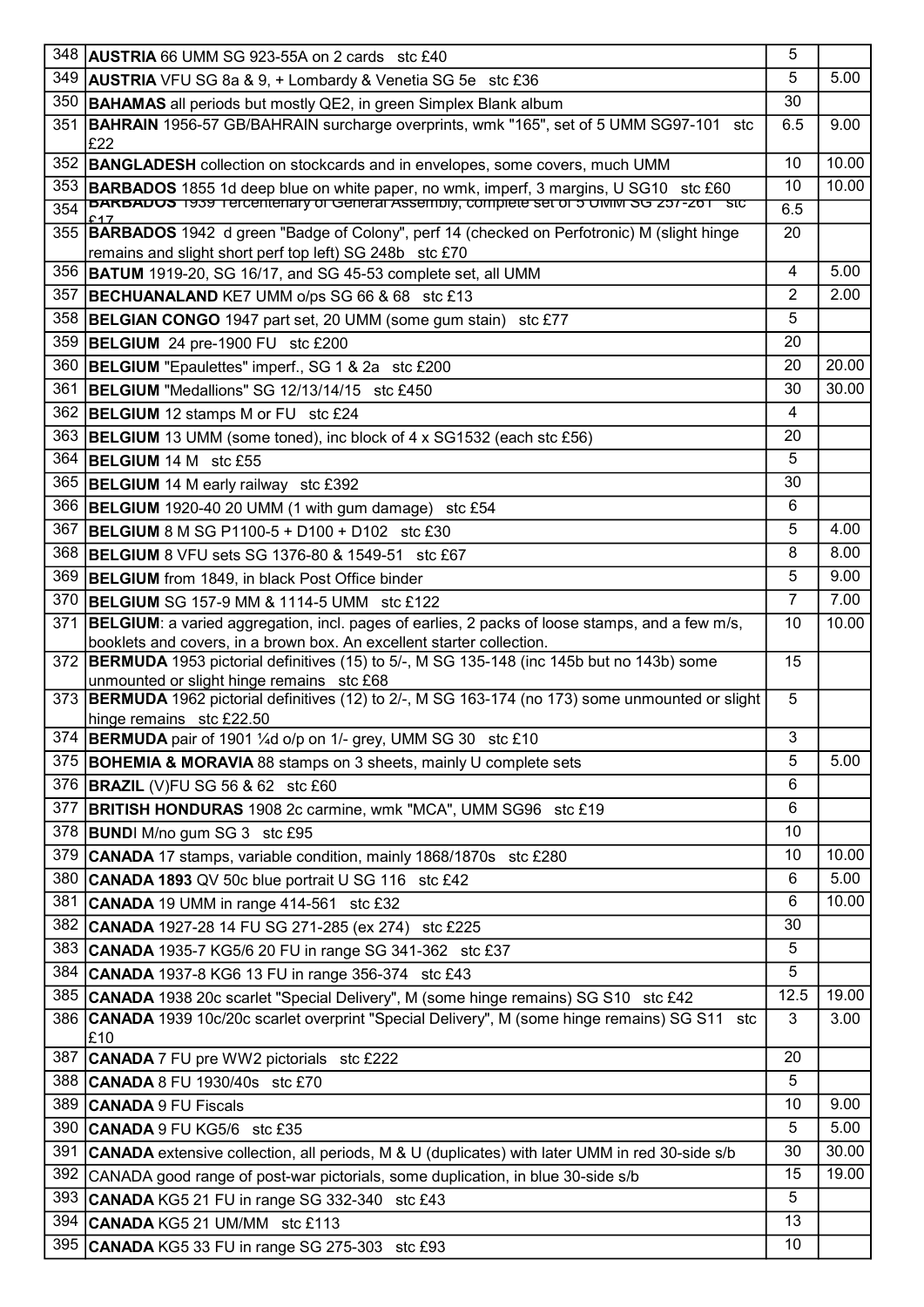|     | 396 CANADA KG5-QE2 34 M/no gum, in range SG 229-531 stc £35                                                                                                             | 5              |       |
|-----|-------------------------------------------------------------------------------------------------------------------------------------------------------------------------|----------------|-------|
| 397 | <b>CANADA</b> KG6 23 FU in range SG 375-411 stc £33                                                                                                                     | 5              | 5.00  |
| 398 | <b>CANADA</b> modern in 30-side black WHS stockbook, much duplication                                                                                                   | 20             | 20.00 |
| 399 | <b>CANADA QV</b> 1870 and 1898 part sets, mixed condition stc £53                                                                                                       | $\overline{4}$ |       |
| 400 | CANADA QV 1870 1c, 2x3c, 2x5c; 1893 50c; & 1897 1c stc £56                                                                                                              | 5              |       |
| 401 | <b>CANADA QV 25 FU stc £578</b>                                                                                                                                         | 70             |       |
| 402 | <b>CANADA</b> selection on 11 pages in a new black ring binder                                                                                                          | 9              |       |
| 403 | <b>CANADA</b> to 1978, well laid out on pages                                                                                                                           | 8              |       |
| 404 | CAPE OF GOOD HOPE 1875 1/2d grey-black, wmk 'CC', M (slight hinge remains) SG28 stc £40                                                                                 | 10             |       |
| 405 | CAPE OF GOOD HOPE 1882 1/2d grey-black, wmk 'CA', M (some hinge remains) SG 40a stc £45                                                                                 | 13             |       |
|     | 406 CAPE of GOOD HOPE: 23 stamps on stockcard, incl. 4c blue triangle with excellent margins                                                                            | 20             |       |
|     | (probably SG 4) and 12 seated "Hope" stc ~£150                                                                                                                          |                |       |
|     | 407 CEYLON 1903-38 selection of 300+ U KE7 & KG5 in Ferrero box                                                                                                         | 10             |       |
|     | 408 CEYLON 1935 1 Rupee U SG 378 stc £30                                                                                                                                | 4              | 4.00  |
| 409 | CEYLON 9 FU, inc 3 x 1d blue (SG 49?) + specials stc £150                                                                                                               | 15             |       |
| 410 | <b>CEYLON</b> collection, all reigns but well populated from ~1920, on pages                                                                                            | 16             |       |
| 411 | <b>CEYLON/SRI LANKA</b> collection, incl. loose on stock card (2 sides), page, 4xUMM m/s, + few                                                                         | 4              |       |
|     | covers                                                                                                                                                                  |                |       |
|     | 412 CHILE 1853 5c brown superb FU SG 17 stc £16                                                                                                                         | 4              |       |
|     | 413 CHINA M&U in envelope                                                                                                                                               | 20             | 20.00 |
| 414 | CHINA on pages, over 200 stamps, little duplication                                                                                                                     | 12             | 12.00 |
| 415 | COOK ISLANDS 1987 Royal Wedding overprints UMM SG 1144-46 stc £21<br><b>CYPRUS</b> 1938 % plastre black & violet pictorial definitive, M (some ninge remains) SG153 Stc | $\overline{7}$ |       |
| 416 |                                                                                                                                                                         | 6              | 6.00  |
| 417 | CYPRUS collection on 9 pages, mostly U pictorials                                                                                                                       | 10             |       |
|     | 418 CZECHOSLOVAKIA 16 FU, 3 complete sets, SG 888-92/929-34/1058-62 stc £47                                                                                             | 5              |       |
| 419 | <b>DANISH NEWSPAPER STAMPS 11 variable condition (some foxing)</b> stc £82                                                                                              | 10             |       |
| 420 | <b>DANISH WEST INDIES</b> 10c bistre-brown & blue M SG 23                                                                                                               | 6              |       |
| 421 | DANISH WEST INDIES 23 mixed condition stc £400                                                                                                                          | 35             |       |
| 422 | <b>DENMARK</b> 18 U in range 80-87 stc £73                                                                                                                              | 5              | 5.00  |
| 423 | <b>DENMARK</b> 1850/60s 25 VFU/FU on 3 cards stc £1000+                                                                                                                 | 100            |       |
| 424 | <b>DENMARK</b> 1870-71 7 U variable condition stc £580                                                                                                                  | 30             |       |
| 425 | <b>DENMARK</b> $3 \times SG$ 22 + 2 $\times SG$ 28 stc £110                                                                                                             | 10             |       |
| 426 | <b>DENMARK</b> 43 M in range SG 306-382, on 2 cards stc £50+                                                                                                            | 5              | 4.00  |
| 427 | <b>DENMARK</b> collection of 93 early stamps on 6 sheets                                                                                                                | 5              |       |
| 428 | DOMINICA 1968 "National Day" overprint on 2c blue, with "shift" to right on overprint, UMM SG233                                                                        | 3              |       |
| 429 | <b>EAST INDIA COMPANY</b> 1874 1 Rupee U SG79 stc £38                                                                                                                   | 5              | 5.00  |
| 430 | ECUADOR 1865 1 real yellow SG 2d stc £12                                                                                                                                | $\overline{2}$ |       |
| 431 | <b>EIRE</b> 1922-73, in red Senator album                                                                                                                               | $\overline{7}$ | 10.00 |
| 432 | <b>ETHIOPIA</b> 1945 Red Cross LMM SG 344-48 stc £30                                                                                                                    | 3              | 3.00  |
| 433 | <b>ETHIOPIA</b> 50+ UMM stamps on 4 cards stc £440                                                                                                                      | 80             | 80.00 |
|     | 434 <b>FALKLAND ISLANDS</b> 1904 2d purple, wmk "MCA", FU (a few short perfs on right side) SG45 stc<br>£21                                                             | 3              | 5.00  |
|     | 435   FIJI 1903 1d black on red paper, wmk "CA", FM (some hinge remains) SG105 stc £20                                                                                  | 6              |       |
|     | 436 <b>FIJI</b> 1938 2d brown & green Die I, no 180°, M (with hinge remains) SG253 stc £40                                                                              | 12             |       |
| 437 | <b>FIJI</b> 1940 2d brown & green Die II, with 180°, M (with hinge remains) SG254 stc £25                                                                               | 7.5            |       |
| 438 | $\overline{\text{FINLAND}}$ 22 FU up to 1911 stc £100                                                                                                                   | 10             | 8.00  |
| 439 | <b>FIUME</b> 1920 M SG M145-48 stc £160                                                                                                                                 | 20             | 16.00 |
| 440 | <b>FRANCE &amp; COLONIES</b> on pages                                                                                                                                   | 12             |       |
| 441 | <b>FRANCE</b> 10 FU Ceres & Napoleon heads, mainly up to 1870 stc £300                                                                                                  | 30             |       |
| 442 | <b>FRANCE</b> 1900-1925 5/10/20f Mersons, SG 308, 431, 432, M with paper adhesive stc £565                                                                              | 50             |       |
|     | 443   FRANCE 1931 1f50c International Colonial Exhibition, p 131/2, FM (slight hinge remains) SG492                                                                     | 18             |       |
|     | stc £60                                                                                                                                                                 |                |       |
| 444 | <b>FRANCE 1957 100f Air U SG 1320 stc £34</b>                                                                                                                           | 6              | 8.00  |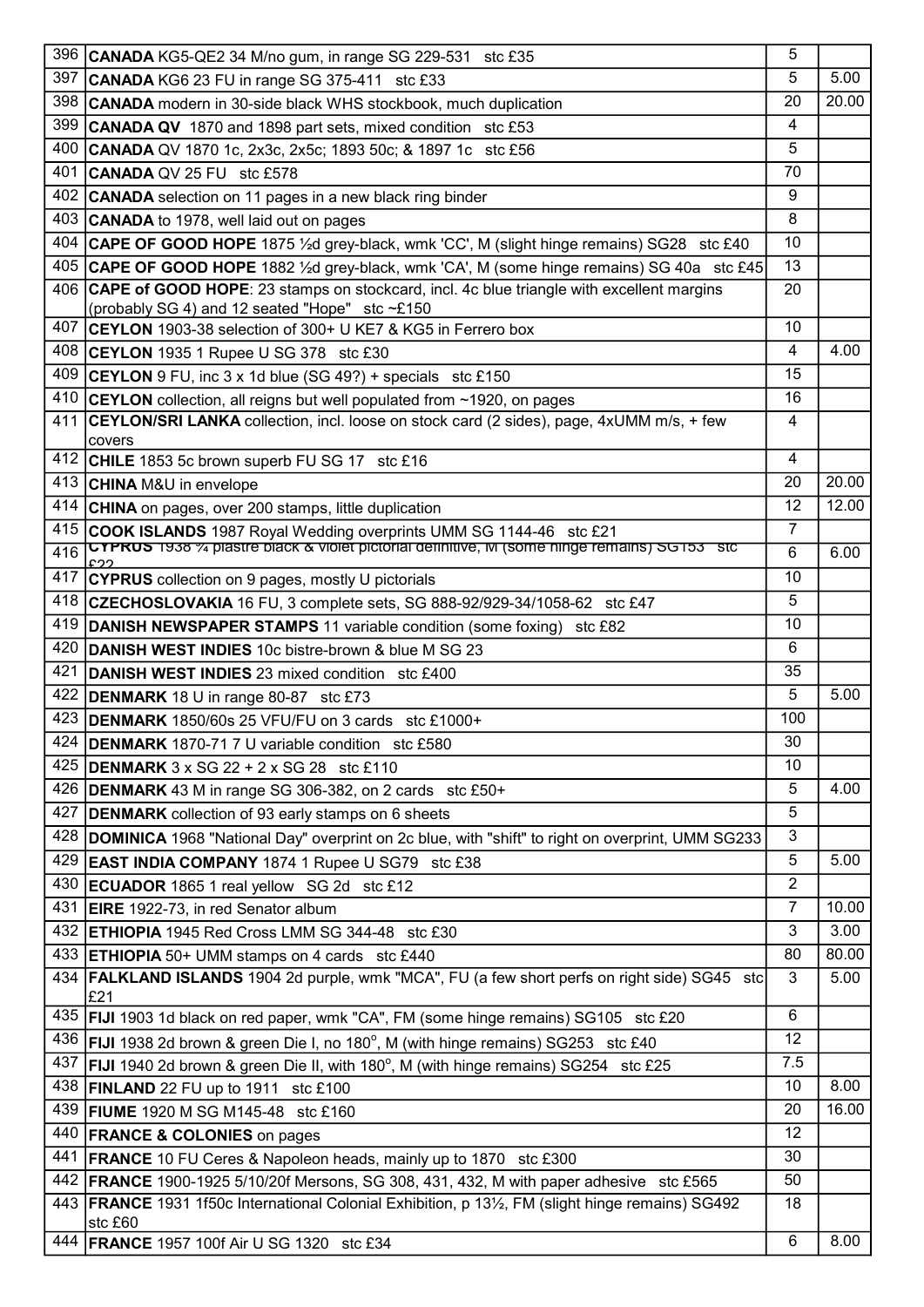| 3<br>446 <b>FRANCE</b> 90 U pictorials, all different, on 2 sides of stock card<br><b>FRANCE Council of Europe</b> 1958: SG c1, c2-c6, and part set (c7/c8/c10/c12/c14) all UMM/LMM<br>$\overline{2}$<br>447<br>stc £15<br>10<br>448 <b>FRANCE</b> PhiloxFrance 1999 Art set stc £75<br>10<br>449   FRANCE Silver stamps (2) stc £48<br>175<br>450 GAMBIA 1902-6 44 M stamps on card, some duplication, between SG49 & 68, stc £1074<br>3<br>451<br>GEORGIA 1919 M SG 15/16/17a/18 (St George & Queen Tamara)<br>3<br>452<br>GEORGIA 8 early stamps LMM: 1919 SG 2/10/12/15/17a, and 1922 SG 33/35/37<br>5<br>5.00<br>453 GERMAN STATES 7 FU pre 1870 stc £35<br>8<br>16.00<br>454 <b>GERMANY (West/FRG)</b> 1949 Centenary of First Stamps, 2 FU SG 1035 & 1037 stc £108<br>15.00<br>15<br>455 <b>GERMANY</b> 100s on 14 A4 cards<br>$\overline{7}$<br>7.00<br>456 GERMANY bag of modern (from 1988) on piece, over 350<br>8.00<br>457<br>8<br><b>GERMANY</b> good introductory collection in red Senator album<br>8<br>458 GERMANY on pages, mainly 1st half C20<br>35<br>459 <b>GERMANY</b> : wide range, all periods, M & U, in 16-side Paragon s/b stc £300++<br><b>GIBRALTAR</b> 1889/90 25c/40c/50c definitives (3 stamps), M (some hinge remains) SG 26-28 stc<br>460<br>10<br>£34<br>7.00<br><b>GIBRALTAR</b> 1890 75c olive-green definitive, nice clean stamp, FU (but odd short perf) SG29 stc<br>5<br>461<br>£32<br>GIBRAL IAR 1931 pictorial definitive set of 4 values, M (some ninge remains) SG TTU-TT3 Stc<br>462<br>$\overline{7}$<br>4.00<br>4<br>463 <b>GIBRALTAR</b> collection, about 40, all reigns, on pages<br>20<br>464 GIBRALTAR M&U mostly modern, values to £3 (x2) on cards and pages<br>$\overline{7}$<br>465 GOLD COAST collection, about 40 all reigns, on pages<br>5<br>466 GREECE 1861 14 mixed condition Hermes stc £42.50<br>467<br>4<br> GREECE 1861/86 9 U stamps  stc £35<br>5<br>468<br>GREECE 1900 5 U o/ps SG 122-33 stc £72<br>15<br>469 GREECE 5 stamps up to 1901 stc £126<br>470 GREECE collection of 170 stamps on 12 sheets<br>8<br>$\overline{4}$<br>471<br>GREENLAND 7 M & ICELAND 2 UMM stc £40<br>472<br><b>GRENADA</b> 1938 2/- black & ultramarine "Badge of Colony", perf 121/ <sub>2</sub> , M (some hinge remains)<br>12<br>SG161 stc £45<br>4<br>4.00<br>473  HAWAII 1894 2c brown SG 78 & 1896 5c SG O84 FU stc £25<br>5<br>8.00<br>474<br>HELIGOLAND 1875 20pf/21/2d FU SG 15b stc £30<br>7.00<br>7<br>475   HELIGOLAND 5 stamps (1 damaged) stc £197<br>3<br>476  HONG KONG 1907 6c orange-vermillion & purple, nice clean stamp, FU SG94 stc £9<br>10.00<br>10<br>477<br><b>HUNGARY</b> 130 stamps MM & UMM many sets, on 7 cards stc £76<br>30<br>478<br><b>HUNGARY</b> 190+ stamps, generally FU but some UMM sets, on 14 cards stc £225<br>8<br>479<br><b>HUNGARY</b> collection of 194 stamps on 7 sheets<br>35<br>480<br><b>ICELAND</b> mainly C19th, 10 stamps FU stc £200+<br>481<br>20<br><b>INDIA</b> 1937 1-10 Rs, 10 UMM stamps on 2 stockcards stc £100<br>30<br>482<br><b>INDIA</b> about 600 post-was commems, all different, in pictorial stockbook<br>$\overline{7}$<br>483<br><b>INDIA</b> collection, over 100 stamps, pre QE2, on pages<br>3<br>484 <b>INDIA</b> Service o/ps 1912 1R and 1925 1R on 25R stc £13 | 445   FRANCE 1985 Art set UMM SG 2672-76     | 4  |       |
|-----------------------------------------------------------------------------------------------------------------------------------------------------------------------------------------------------------------------------------------------------------------------------------------------------------------------------------------------------------------------------------------------------------------------------------------------------------------------------------------------------------------------------------------------------------------------------------------------------------------------------------------------------------------------------------------------------------------------------------------------------------------------------------------------------------------------------------------------------------------------------------------------------------------------------------------------------------------------------------------------------------------------------------------------------------------------------------------------------------------------------------------------------------------------------------------------------------------------------------------------------------------------------------------------------------------------------------------------------------------------------------------------------------------------------------------------------------------------------------------------------------------------------------------------------------------------------------------------------------------------------------------------------------------------------------------------------------------------------------------------------------------------------------------------------------------------------------------------------------------------------------------------------------------------------------------------------------------------------------------------------------------------------------------------------------------------------------------------------------------------------------------------------------------------------------------------------------------------------------------------------------------------------------------------------------------------------------------------------------------------------------------------------------------------------------------------------------------------------------------------------------------------------------------------------------------------------------------------------------------------------------------------------------------------------------------------------------------------------------------------------------------------------------------------------------------------------------------------------------------------------------------------------------------------------------------------------------------------------------------------------------------------------------------------------------------------------------------------------------------------------------------------------------------------------------------------------------------------------------------------------------------------------------------------------|----------------------------------------------|----|-------|
|                                                                                                                                                                                                                                                                                                                                                                                                                                                                                                                                                                                                                                                                                                                                                                                                                                                                                                                                                                                                                                                                                                                                                                                                                                                                                                                                                                                                                                                                                                                                                                                                                                                                                                                                                                                                                                                                                                                                                                                                                                                                                                                                                                                                                                                                                                                                                                                                                                                                                                                                                                                                                                                                                                                                                                                                                                                                                                                                                                                                                                                                                                                                                                                                                                                                                                     |                                              |    |       |
|                                                                                                                                                                                                                                                                                                                                                                                                                                                                                                                                                                                                                                                                                                                                                                                                                                                                                                                                                                                                                                                                                                                                                                                                                                                                                                                                                                                                                                                                                                                                                                                                                                                                                                                                                                                                                                                                                                                                                                                                                                                                                                                                                                                                                                                                                                                                                                                                                                                                                                                                                                                                                                                                                                                                                                                                                                                                                                                                                                                                                                                                                                                                                                                                                                                                                                     |                                              |    |       |
|                                                                                                                                                                                                                                                                                                                                                                                                                                                                                                                                                                                                                                                                                                                                                                                                                                                                                                                                                                                                                                                                                                                                                                                                                                                                                                                                                                                                                                                                                                                                                                                                                                                                                                                                                                                                                                                                                                                                                                                                                                                                                                                                                                                                                                                                                                                                                                                                                                                                                                                                                                                                                                                                                                                                                                                                                                                                                                                                                                                                                                                                                                                                                                                                                                                                                                     |                                              |    |       |
|                                                                                                                                                                                                                                                                                                                                                                                                                                                                                                                                                                                                                                                                                                                                                                                                                                                                                                                                                                                                                                                                                                                                                                                                                                                                                                                                                                                                                                                                                                                                                                                                                                                                                                                                                                                                                                                                                                                                                                                                                                                                                                                                                                                                                                                                                                                                                                                                                                                                                                                                                                                                                                                                                                                                                                                                                                                                                                                                                                                                                                                                                                                                                                                                                                                                                                     |                                              |    |       |
|                                                                                                                                                                                                                                                                                                                                                                                                                                                                                                                                                                                                                                                                                                                                                                                                                                                                                                                                                                                                                                                                                                                                                                                                                                                                                                                                                                                                                                                                                                                                                                                                                                                                                                                                                                                                                                                                                                                                                                                                                                                                                                                                                                                                                                                                                                                                                                                                                                                                                                                                                                                                                                                                                                                                                                                                                                                                                                                                                                                                                                                                                                                                                                                                                                                                                                     |                                              |    |       |
|                                                                                                                                                                                                                                                                                                                                                                                                                                                                                                                                                                                                                                                                                                                                                                                                                                                                                                                                                                                                                                                                                                                                                                                                                                                                                                                                                                                                                                                                                                                                                                                                                                                                                                                                                                                                                                                                                                                                                                                                                                                                                                                                                                                                                                                                                                                                                                                                                                                                                                                                                                                                                                                                                                                                                                                                                                                                                                                                                                                                                                                                                                                                                                                                                                                                                                     |                                              |    |       |
|                                                                                                                                                                                                                                                                                                                                                                                                                                                                                                                                                                                                                                                                                                                                                                                                                                                                                                                                                                                                                                                                                                                                                                                                                                                                                                                                                                                                                                                                                                                                                                                                                                                                                                                                                                                                                                                                                                                                                                                                                                                                                                                                                                                                                                                                                                                                                                                                                                                                                                                                                                                                                                                                                                                                                                                                                                                                                                                                                                                                                                                                                                                                                                                                                                                                                                     |                                              |    |       |
|                                                                                                                                                                                                                                                                                                                                                                                                                                                                                                                                                                                                                                                                                                                                                                                                                                                                                                                                                                                                                                                                                                                                                                                                                                                                                                                                                                                                                                                                                                                                                                                                                                                                                                                                                                                                                                                                                                                                                                                                                                                                                                                                                                                                                                                                                                                                                                                                                                                                                                                                                                                                                                                                                                                                                                                                                                                                                                                                                                                                                                                                                                                                                                                                                                                                                                     |                                              |    |       |
|                                                                                                                                                                                                                                                                                                                                                                                                                                                                                                                                                                                                                                                                                                                                                                                                                                                                                                                                                                                                                                                                                                                                                                                                                                                                                                                                                                                                                                                                                                                                                                                                                                                                                                                                                                                                                                                                                                                                                                                                                                                                                                                                                                                                                                                                                                                                                                                                                                                                                                                                                                                                                                                                                                                                                                                                                                                                                                                                                                                                                                                                                                                                                                                                                                                                                                     |                                              |    |       |
|                                                                                                                                                                                                                                                                                                                                                                                                                                                                                                                                                                                                                                                                                                                                                                                                                                                                                                                                                                                                                                                                                                                                                                                                                                                                                                                                                                                                                                                                                                                                                                                                                                                                                                                                                                                                                                                                                                                                                                                                                                                                                                                                                                                                                                                                                                                                                                                                                                                                                                                                                                                                                                                                                                                                                                                                                                                                                                                                                                                                                                                                                                                                                                                                                                                                                                     |                                              |    |       |
|                                                                                                                                                                                                                                                                                                                                                                                                                                                                                                                                                                                                                                                                                                                                                                                                                                                                                                                                                                                                                                                                                                                                                                                                                                                                                                                                                                                                                                                                                                                                                                                                                                                                                                                                                                                                                                                                                                                                                                                                                                                                                                                                                                                                                                                                                                                                                                                                                                                                                                                                                                                                                                                                                                                                                                                                                                                                                                                                                                                                                                                                                                                                                                                                                                                                                                     |                                              |    |       |
|                                                                                                                                                                                                                                                                                                                                                                                                                                                                                                                                                                                                                                                                                                                                                                                                                                                                                                                                                                                                                                                                                                                                                                                                                                                                                                                                                                                                                                                                                                                                                                                                                                                                                                                                                                                                                                                                                                                                                                                                                                                                                                                                                                                                                                                                                                                                                                                                                                                                                                                                                                                                                                                                                                                                                                                                                                                                                                                                                                                                                                                                                                                                                                                                                                                                                                     |                                              |    |       |
|                                                                                                                                                                                                                                                                                                                                                                                                                                                                                                                                                                                                                                                                                                                                                                                                                                                                                                                                                                                                                                                                                                                                                                                                                                                                                                                                                                                                                                                                                                                                                                                                                                                                                                                                                                                                                                                                                                                                                                                                                                                                                                                                                                                                                                                                                                                                                                                                                                                                                                                                                                                                                                                                                                                                                                                                                                                                                                                                                                                                                                                                                                                                                                                                                                                                                                     |                                              |    |       |
|                                                                                                                                                                                                                                                                                                                                                                                                                                                                                                                                                                                                                                                                                                                                                                                                                                                                                                                                                                                                                                                                                                                                                                                                                                                                                                                                                                                                                                                                                                                                                                                                                                                                                                                                                                                                                                                                                                                                                                                                                                                                                                                                                                                                                                                                                                                                                                                                                                                                                                                                                                                                                                                                                                                                                                                                                                                                                                                                                                                                                                                                                                                                                                                                                                                                                                     |                                              |    | 8.00  |
|                                                                                                                                                                                                                                                                                                                                                                                                                                                                                                                                                                                                                                                                                                                                                                                                                                                                                                                                                                                                                                                                                                                                                                                                                                                                                                                                                                                                                                                                                                                                                                                                                                                                                                                                                                                                                                                                                                                                                                                                                                                                                                                                                                                                                                                                                                                                                                                                                                                                                                                                                                                                                                                                                                                                                                                                                                                                                                                                                                                                                                                                                                                                                                                                                                                                                                     |                                              |    | 35.00 |
|                                                                                                                                                                                                                                                                                                                                                                                                                                                                                                                                                                                                                                                                                                                                                                                                                                                                                                                                                                                                                                                                                                                                                                                                                                                                                                                                                                                                                                                                                                                                                                                                                                                                                                                                                                                                                                                                                                                                                                                                                                                                                                                                                                                                                                                                                                                                                                                                                                                                                                                                                                                                                                                                                                                                                                                                                                                                                                                                                                                                                                                                                                                                                                                                                                                                                                     |                                              |    | 10.00 |
|                                                                                                                                                                                                                                                                                                                                                                                                                                                                                                                                                                                                                                                                                                                                                                                                                                                                                                                                                                                                                                                                                                                                                                                                                                                                                                                                                                                                                                                                                                                                                                                                                                                                                                                                                                                                                                                                                                                                                                                                                                                                                                                                                                                                                                                                                                                                                                                                                                                                                                                                                                                                                                                                                                                                                                                                                                                                                                                                                                                                                                                                                                                                                                                                                                                                                                     |                                              |    |       |
|                                                                                                                                                                                                                                                                                                                                                                                                                                                                                                                                                                                                                                                                                                                                                                                                                                                                                                                                                                                                                                                                                                                                                                                                                                                                                                                                                                                                                                                                                                                                                                                                                                                                                                                                                                                                                                                                                                                                                                                                                                                                                                                                                                                                                                                                                                                                                                                                                                                                                                                                                                                                                                                                                                                                                                                                                                                                                                                                                                                                                                                                                                                                                                                                                                                                                                     |                                              |    | 7.00  |
|                                                                                                                                                                                                                                                                                                                                                                                                                                                                                                                                                                                                                                                                                                                                                                                                                                                                                                                                                                                                                                                                                                                                                                                                                                                                                                                                                                                                                                                                                                                                                                                                                                                                                                                                                                                                                                                                                                                                                                                                                                                                                                                                                                                                                                                                                                                                                                                                                                                                                                                                                                                                                                                                                                                                                                                                                                                                                                                                                                                                                                                                                                                                                                                                                                                                                                     |                                              |    |       |
|                                                                                                                                                                                                                                                                                                                                                                                                                                                                                                                                                                                                                                                                                                                                                                                                                                                                                                                                                                                                                                                                                                                                                                                                                                                                                                                                                                                                                                                                                                                                                                                                                                                                                                                                                                                                                                                                                                                                                                                                                                                                                                                                                                                                                                                                                                                                                                                                                                                                                                                                                                                                                                                                                                                                                                                                                                                                                                                                                                                                                                                                                                                                                                                                                                                                                                     |                                              |    |       |
|                                                                                                                                                                                                                                                                                                                                                                                                                                                                                                                                                                                                                                                                                                                                                                                                                                                                                                                                                                                                                                                                                                                                                                                                                                                                                                                                                                                                                                                                                                                                                                                                                                                                                                                                                                                                                                                                                                                                                                                                                                                                                                                                                                                                                                                                                                                                                                                                                                                                                                                                                                                                                                                                                                                                                                                                                                                                                                                                                                                                                                                                                                                                                                                                                                                                                                     |                                              |    |       |
|                                                                                                                                                                                                                                                                                                                                                                                                                                                                                                                                                                                                                                                                                                                                                                                                                                                                                                                                                                                                                                                                                                                                                                                                                                                                                                                                                                                                                                                                                                                                                                                                                                                                                                                                                                                                                                                                                                                                                                                                                                                                                                                                                                                                                                                                                                                                                                                                                                                                                                                                                                                                                                                                                                                                                                                                                                                                                                                                                                                                                                                                                                                                                                                                                                                                                                     |                                              |    | 5.00  |
|                                                                                                                                                                                                                                                                                                                                                                                                                                                                                                                                                                                                                                                                                                                                                                                                                                                                                                                                                                                                                                                                                                                                                                                                                                                                                                                                                                                                                                                                                                                                                                                                                                                                                                                                                                                                                                                                                                                                                                                                                                                                                                                                                                                                                                                                                                                                                                                                                                                                                                                                                                                                                                                                                                                                                                                                                                                                                                                                                                                                                                                                                                                                                                                                                                                                                                     |                                              |    | 9.00  |
|                                                                                                                                                                                                                                                                                                                                                                                                                                                                                                                                                                                                                                                                                                                                                                                                                                                                                                                                                                                                                                                                                                                                                                                                                                                                                                                                                                                                                                                                                                                                                                                                                                                                                                                                                                                                                                                                                                                                                                                                                                                                                                                                                                                                                                                                                                                                                                                                                                                                                                                                                                                                                                                                                                                                                                                                                                                                                                                                                                                                                                                                                                                                                                                                                                                                                                     |                                              |    | 5.00  |
|                                                                                                                                                                                                                                                                                                                                                                                                                                                                                                                                                                                                                                                                                                                                                                                                                                                                                                                                                                                                                                                                                                                                                                                                                                                                                                                                                                                                                                                                                                                                                                                                                                                                                                                                                                                                                                                                                                                                                                                                                                                                                                                                                                                                                                                                                                                                                                                                                                                                                                                                                                                                                                                                                                                                                                                                                                                                                                                                                                                                                                                                                                                                                                                                                                                                                                     |                                              |    |       |
|                                                                                                                                                                                                                                                                                                                                                                                                                                                                                                                                                                                                                                                                                                                                                                                                                                                                                                                                                                                                                                                                                                                                                                                                                                                                                                                                                                                                                                                                                                                                                                                                                                                                                                                                                                                                                                                                                                                                                                                                                                                                                                                                                                                                                                                                                                                                                                                                                                                                                                                                                                                                                                                                                                                                                                                                                                                                                                                                                                                                                                                                                                                                                                                                                                                                                                     |                                              |    | 8.00  |
|                                                                                                                                                                                                                                                                                                                                                                                                                                                                                                                                                                                                                                                                                                                                                                                                                                                                                                                                                                                                                                                                                                                                                                                                                                                                                                                                                                                                                                                                                                                                                                                                                                                                                                                                                                                                                                                                                                                                                                                                                                                                                                                                                                                                                                                                                                                                                                                                                                                                                                                                                                                                                                                                                                                                                                                                                                                                                                                                                                                                                                                                                                                                                                                                                                                                                                     |                                              |    |       |
|                                                                                                                                                                                                                                                                                                                                                                                                                                                                                                                                                                                                                                                                                                                                                                                                                                                                                                                                                                                                                                                                                                                                                                                                                                                                                                                                                                                                                                                                                                                                                                                                                                                                                                                                                                                                                                                                                                                                                                                                                                                                                                                                                                                                                                                                                                                                                                                                                                                                                                                                                                                                                                                                                                                                                                                                                                                                                                                                                                                                                                                                                                                                                                                                                                                                                                     |                                              |    |       |
|                                                                                                                                                                                                                                                                                                                                                                                                                                                                                                                                                                                                                                                                                                                                                                                                                                                                                                                                                                                                                                                                                                                                                                                                                                                                                                                                                                                                                                                                                                                                                                                                                                                                                                                                                                                                                                                                                                                                                                                                                                                                                                                                                                                                                                                                                                                                                                                                                                                                                                                                                                                                                                                                                                                                                                                                                                                                                                                                                                                                                                                                                                                                                                                                                                                                                                     |                                              |    |       |
|                                                                                                                                                                                                                                                                                                                                                                                                                                                                                                                                                                                                                                                                                                                                                                                                                                                                                                                                                                                                                                                                                                                                                                                                                                                                                                                                                                                                                                                                                                                                                                                                                                                                                                                                                                                                                                                                                                                                                                                                                                                                                                                                                                                                                                                                                                                                                                                                                                                                                                                                                                                                                                                                                                                                                                                                                                                                                                                                                                                                                                                                                                                                                                                                                                                                                                     |                                              |    |       |
|                                                                                                                                                                                                                                                                                                                                                                                                                                                                                                                                                                                                                                                                                                                                                                                                                                                                                                                                                                                                                                                                                                                                                                                                                                                                                                                                                                                                                                                                                                                                                                                                                                                                                                                                                                                                                                                                                                                                                                                                                                                                                                                                                                                                                                                                                                                                                                                                                                                                                                                                                                                                                                                                                                                                                                                                                                                                                                                                                                                                                                                                                                                                                                                                                                                                                                     |                                              |    |       |
|                                                                                                                                                                                                                                                                                                                                                                                                                                                                                                                                                                                                                                                                                                                                                                                                                                                                                                                                                                                                                                                                                                                                                                                                                                                                                                                                                                                                                                                                                                                                                                                                                                                                                                                                                                                                                                                                                                                                                                                                                                                                                                                                                                                                                                                                                                                                                                                                                                                                                                                                                                                                                                                                                                                                                                                                                                                                                                                                                                                                                                                                                                                                                                                                                                                                                                     |                                              |    |       |
|                                                                                                                                                                                                                                                                                                                                                                                                                                                                                                                                                                                                                                                                                                                                                                                                                                                                                                                                                                                                                                                                                                                                                                                                                                                                                                                                                                                                                                                                                                                                                                                                                                                                                                                                                                                                                                                                                                                                                                                                                                                                                                                                                                                                                                                                                                                                                                                                                                                                                                                                                                                                                                                                                                                                                                                                                                                                                                                                                                                                                                                                                                                                                                                                                                                                                                     |                                              |    |       |
|                                                                                                                                                                                                                                                                                                                                                                                                                                                                                                                                                                                                                                                                                                                                                                                                                                                                                                                                                                                                                                                                                                                                                                                                                                                                                                                                                                                                                                                                                                                                                                                                                                                                                                                                                                                                                                                                                                                                                                                                                                                                                                                                                                                                                                                                                                                                                                                                                                                                                                                                                                                                                                                                                                                                                                                                                                                                                                                                                                                                                                                                                                                                                                                                                                                                                                     |                                              |    |       |
|                                                                                                                                                                                                                                                                                                                                                                                                                                                                                                                                                                                                                                                                                                                                                                                                                                                                                                                                                                                                                                                                                                                                                                                                                                                                                                                                                                                                                                                                                                                                                                                                                                                                                                                                                                                                                                                                                                                                                                                                                                                                                                                                                                                                                                                                                                                                                                                                                                                                                                                                                                                                                                                                                                                                                                                                                                                                                                                                                                                                                                                                                                                                                                                                                                                                                                     |                                              |    |       |
|                                                                                                                                                                                                                                                                                                                                                                                                                                                                                                                                                                                                                                                                                                                                                                                                                                                                                                                                                                                                                                                                                                                                                                                                                                                                                                                                                                                                                                                                                                                                                                                                                                                                                                                                                                                                                                                                                                                                                                                                                                                                                                                                                                                                                                                                                                                                                                                                                                                                                                                                                                                                                                                                                                                                                                                                                                                                                                                                                                                                                                                                                                                                                                                                                                                                                                     |                                              |    |       |
|                                                                                                                                                                                                                                                                                                                                                                                                                                                                                                                                                                                                                                                                                                                                                                                                                                                                                                                                                                                                                                                                                                                                                                                                                                                                                                                                                                                                                                                                                                                                                                                                                                                                                                                                                                                                                                                                                                                                                                                                                                                                                                                                                                                                                                                                                                                                                                                                                                                                                                                                                                                                                                                                                                                                                                                                                                                                                                                                                                                                                                                                                                                                                                                                                                                                                                     |                                              |    | 30.00 |
|                                                                                                                                                                                                                                                                                                                                                                                                                                                                                                                                                                                                                                                                                                                                                                                                                                                                                                                                                                                                                                                                                                                                                                                                                                                                                                                                                                                                                                                                                                                                                                                                                                                                                                                                                                                                                                                                                                                                                                                                                                                                                                                                                                                                                                                                                                                                                                                                                                                                                                                                                                                                                                                                                                                                                                                                                                                                                                                                                                                                                                                                                                                                                                                                                                                                                                     |                                              |    | 30.00 |
|                                                                                                                                                                                                                                                                                                                                                                                                                                                                                                                                                                                                                                                                                                                                                                                                                                                                                                                                                                                                                                                                                                                                                                                                                                                                                                                                                                                                                                                                                                                                                                                                                                                                                                                                                                                                                                                                                                                                                                                                                                                                                                                                                                                                                                                                                                                                                                                                                                                                                                                                                                                                                                                                                                                                                                                                                                                                                                                                                                                                                                                                                                                                                                                                                                                                                                     |                                              |    |       |
|                                                                                                                                                                                                                                                                                                                                                                                                                                                                                                                                                                                                                                                                                                                                                                                                                                                                                                                                                                                                                                                                                                                                                                                                                                                                                                                                                                                                                                                                                                                                                                                                                                                                                                                                                                                                                                                                                                                                                                                                                                                                                                                                                                                                                                                                                                                                                                                                                                                                                                                                                                                                                                                                                                                                                                                                                                                                                                                                                                                                                                                                                                                                                                                                                                                                                                     |                                              |    |       |
|                                                                                                                                                                                                                                                                                                                                                                                                                                                                                                                                                                                                                                                                                                                                                                                                                                                                                                                                                                                                                                                                                                                                                                                                                                                                                                                                                                                                                                                                                                                                                                                                                                                                                                                                                                                                                                                                                                                                                                                                                                                                                                                                                                                                                                                                                                                                                                                                                                                                                                                                                                                                                                                                                                                                                                                                                                                                                                                                                                                                                                                                                                                                                                                                                                                                                                     |                                              |    |       |
|                                                                                                                                                                                                                                                                                                                                                                                                                                                                                                                                                                                                                                                                                                                                                                                                                                                                                                                                                                                                                                                                                                                                                                                                                                                                                                                                                                                                                                                                                                                                                                                                                                                                                                                                                                                                                                                                                                                                                                                                                                                                                                                                                                                                                                                                                                                                                                                                                                                                                                                                                                                                                                                                                                                                                                                                                                                                                                                                                                                                                                                                                                                                                                                                                                                                                                     | 485   <b>IRAN</b> 1882 UMM 4 x SG66 stc £100 | 15 |       |
| 20<br>486   <b>IRAN</b> 1897-1902, 11 stamps stc £132                                                                                                                                                                                                                                                                                                                                                                                                                                                                                                                                                                                                                                                                                                                                                                                                                                                                                                                                                                                                                                                                                                                                                                                                                                                                                                                                                                                                                                                                                                                                                                                                                                                                                                                                                                                                                                                                                                                                                                                                                                                                                                                                                                                                                                                                                                                                                                                                                                                                                                                                                                                                                                                                                                                                                                                                                                                                                                                                                                                                                                                                                                                                                                                                                                               |                                              |    |       |
| 30<br>487<br><b>IRAN</b> 1909 14 UMM SG 337-350 stc £225                                                                                                                                                                                                                                                                                                                                                                                                                                                                                                                                                                                                                                                                                                                                                                                                                                                                                                                                                                                                                                                                                                                                                                                                                                                                                                                                                                                                                                                                                                                                                                                                                                                                                                                                                                                                                                                                                                                                                                                                                                                                                                                                                                                                                                                                                                                                                                                                                                                                                                                                                                                                                                                                                                                                                                                                                                                                                                                                                                                                                                                                                                                                                                                                                                            |                                              |    |       |
| 488<br>20<br><b>IRAN</b> mainly 1902, 25 VFU stc £150                                                                                                                                                                                                                                                                                                                                                                                                                                                                                                                                                                                                                                                                                                                                                                                                                                                                                                                                                                                                                                                                                                                                                                                                                                                                                                                                                                                                                                                                                                                                                                                                                                                                                                                                                                                                                                                                                                                                                                                                                                                                                                                                                                                                                                                                                                                                                                                                                                                                                                                                                                                                                                                                                                                                                                                                                                                                                                                                                                                                                                                                                                                                                                                                                                               |                                              |    |       |
| 3<br>489<br><b>IRAN</b> small collection (23), most pre-1955, with commemorative catalogue 1949-56                                                                                                                                                                                                                                                                                                                                                                                                                                                                                                                                                                                                                                                                                                                                                                                                                                                                                                                                                                                                                                                                                                                                                                                                                                                                                                                                                                                                                                                                                                                                                                                                                                                                                                                                                                                                                                                                                                                                                                                                                                                                                                                                                                                                                                                                                                                                                                                                                                                                                                                                                                                                                                                                                                                                                                                                                                                                                                                                                                                                                                                                                                                                                                                                  |                                              |    |       |
| 490<br>5<br><b>IRAQ</b> collection of 94 stamps on 3 sheets                                                                                                                                                                                                                                                                                                                                                                                                                                                                                                                                                                                                                                                                                                                                                                                                                                                                                                                                                                                                                                                                                                                                                                                                                                                                                                                                                                                                                                                                                                                                                                                                                                                                                                                                                                                                                                                                                                                                                                                                                                                                                                                                                                                                                                                                                                                                                                                                                                                                                                                                                                                                                                                                                                                                                                                                                                                                                                                                                                                                                                                                                                                                                                                                                                         |                                              |    |       |
| <b>IRELAND</b> (EIRE era) inc many UMM blocks, bag of postmarks, covers, 2 uncirculated club<br>20<br>491<br>booklets, & MacDonnell Wyte specialist catalogue (1983). In Boots box                                                                                                                                                                                                                                                                                                                                                                                                                                                                                                                                                                                                                                                                                                                                                                                                                                                                                                                                                                                                                                                                                                                                                                                                                                                                                                                                                                                                                                                                                                                                                                                                                                                                                                                                                                                                                                                                                                                                                                                                                                                                                                                                                                                                                                                                                                                                                                                                                                                                                                                                                                                                                                                                                                                                                                                                                                                                                                                                                                                                                                                                                                                  |                                              |    |       |
| 8<br>492   IRELAND 13 UMM + 3 FU in range SG 112-143, on 2 cards stc £55+                                                                                                                                                                                                                                                                                                                                                                                                                                                                                                                                                                                                                                                                                                                                                                                                                                                                                                                                                                                                                                                                                                                                                                                                                                                                                                                                                                                                                                                                                                                                                                                                                                                                                                                                                                                                                                                                                                                                                                                                                                                                                                                                                                                                                                                                                                                                                                                                                                                                                                                                                                                                                                                                                                                                                                                                                                                                                                                                                                                                                                                                                                                                                                                                                           |                                              |    | 8.00  |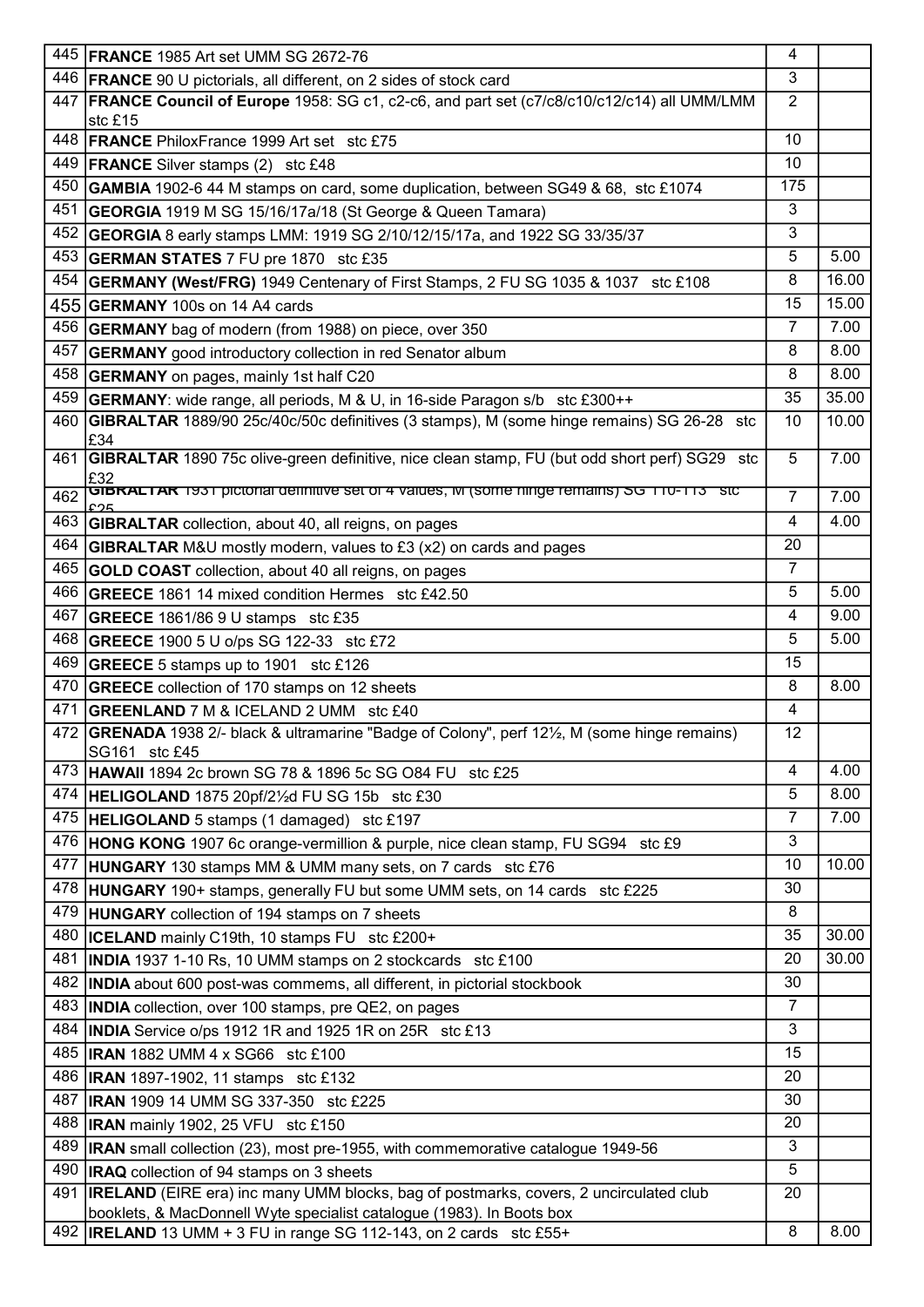|     | 493 <b>IRELAND</b> 1922 GB o/p, FU 10/- SG21 stc £375                                                                                                  | 38             | 70.00 |
|-----|--------------------------------------------------------------------------------------------------------------------------------------------------------|----------------|-------|
| 494 | <b>IRELAND</b> 1922 GB o/p, FU 2/6d SG17 stc £85                                                                                                       | 9              | 22.00 |
| 495 | <b>IRELAND</b> 1922 GB o/p, FU 5/- SG19 stc £170                                                                                                       | 18             | 18.00 |
| 496 | <b>IRELAND</b> 1922 GB o/ps, UMM blocks of 4 of 5d (SG7) & 10d (SG9) stc £72                                                                           | 8              |       |
| 497 | <b>ITALY</b> Victor Emmanuel 3rd, 160+ UMM 1925 20c green SG 179, mainly blocks of 4 stc £176                                                          | 16             |       |
| 498 |                                                                                                                                                        | 10             | 14.00 |
| 499 | JAMAICA 1860 2d pale rose, pineapple wmk, FU SG 2 stc £55<br>JAMAICA 1906 6d dull orange (QV type), wmk multiple crown CA, M (some hinge remains) SG51 | 5              |       |
|     | stc £17                                                                                                                                                |                | 5.00  |
| 500 | JAMAICA KG5-QE2 11 M/FU inc KG6 10/- SG 133aa stc £60+                                                                                                 | 8              |       |
|     | 501 JAPAN 1871 superb FU 48m brown SG 1, 4 good margins stc £375                                                                                       | 75             |       |
| 502 | JAPAN over 130 stamps on pages, little duplication                                                                                                     | 8              |       |
| 503 | $\overline{K.U.T}$ . 111 FU on 4 cards stc £45                                                                                                         | 8              |       |
| 504 | <b>K.U.T.</b> 1954 £1 M SG 180 stc £19                                                                                                                 | 4              |       |
|     | 505   K.U.T. KG6-QE2 18 UMM stc £35                                                                                                                    | 5              |       |
| 506 |                                                                                                                                                        | 3              |       |
|     | <b>LIECHTENSTEIN</b> collection 22 stamps                                                                                                              |                |       |
| 507 | <b>LUBECK</b> 1859 5 stamps (2x <sup>1/2</sup> , 1x2, 2x4s) mixed M/U, some damage stc £2190                                                           | 10             | 10.00 |
|     | 508  LUXEMBOURG collection 57 stamps                                                                                                                   | 3              |       |
| 509 | LUXEMBOURG on 3 stockcards: 1926 M sets SG 280-84 & SG 256-60, 1943 FU SG 460-63, and                                                                  | 5              | 5.00  |
|     | 1945 UMM part set SG 469-474<br>510   LUXEMBOURG SG 1 & 21 stc £171                                                                                    | 5              | 5.00  |
| 511 |                                                                                                                                                        | 40             |       |
|     | MALAYA 100s of FU on 19 cards stc £200++                                                                                                               | 4.5            | 14.00 |
|     | 512 MALAYA SELENGOR 1948 \$5 green Silver Wedding U SG 89 stc £22                                                                                      | $\overline{7}$ | 7.00  |
|     | 513 MALAYSIA KG5-QE2 M&U in brown "505" stockbook/album                                                                                                |                |       |
| 514 | <b>MALAYSIA STATES</b> in black album                                                                                                                  | 10             | 10.00 |
| 515 | MALDIVES 1952 2L olive-brown LMM SG 21a stc £14                                                                                                        | 3.5            | 3.50  |
|     | 516 MALTA KG5-KG6 on stockcard and pages (4 sides)                                                                                                     | 6              | 6.00  |
| 517 | MAURITIUS 1877 block of 4 UMM 1/2d on 1d SG 77 stc £20                                                                                                 | 3              |       |
|     | 518   MONACO 1971-76 in red stockbook, mainly M, with some stamp cards, PCs, m/s                                                                       | 30             |       |
| 519 | MONACO to 1970 in well filled red stockbook, mainly M                                                                                                  | 75             | 75.00 |
| 520 | MONTENEGRO 1905 20 M constitution o/p set SG 111-19 stc £20                                                                                            | 3              |       |
|     | 521 MONTENEGRO 38 stamps on 3 stockcards, UMM/LMM all 1905 or earlier stc £35                                                                          | 8              |       |
|     | 522   MONTSERRAT 1938 2d orange "Botanic Station", perf 13, FM (some hinge remains) SG 104 stc                                                         | 7.5            |       |
|     | £25                                                                                                                                                    |                |       |
| 523 | <b>NATAL</b> SG20, 108 and 5 other QV, $+$ 4 KE7, on card stc £50+                                                                                     | 8              |       |
|     | 524   NAURU 1924 2d orange "white paper" FU SG 29b stc £8                                                                                              | 1.5            | 1.50  |
| 525 | <b>NAURU</b> 1924 3d pale blue "grey paper" FU SG 31a stc £13                                                                                          | 2.5            | 2.50  |
| 526 | <b>NAURU</b> 1924 ship set 1/2d-6d, M SG 268-348 stc £57                                                                                               | 10             | 10.00 |
| 527 | NETHERLAND INDIES collection, about 100 stamps on pages and in bags                                                                                    | 5              | 5.00  |
|     | 528 NETHERLANDS 18 Postage Due, mainly UMM                                                                                                             | 5              | 5.00  |
| 529 | <b>NETHERLANDS</b> 1923 12 M SG 248-51 & 259-66a stc £62+                                                                                              | 8              | 8.00  |
| 530 | <b>NETHERLANDS</b> 1937-46 16 M stc £38                                                                                                                | 6              |       |
| 531 | <b>NETHERLANDS</b> 1940 German occupation, 4 cards stc £39+                                                                                            | 6              |       |
|     | 532 <b>NETHERLANDS</b> 1941-3 15 UMM, inc 2 complete sets stc £40                                                                                      | 4              |       |
| 533 | <b>NETHERLANDS 6 UMM/MM Royals stc £100</b>                                                                                                            | 10             |       |
| 534 | NETHERLANDS collection 1867-1976, ~90 stamps on 3 stockcard sides                                                                                      | 3              | 3.00  |
|     | 535 <b>NETHERLANDS</b> collection of 296 stamps on 29 pages                                                                                            | 10             |       |
|     | 536 <b>NETHERLANDS</b> U SG 19c & 20 stc £78                                                                                                           | 15             |       |
| 537 | <b>NETHERLANDS</b> UMM sets, SG 666-9 & 749-53 stc £40                                                                                                 | 8              |       |
| 538 | <b>NEVIS</b> 1983 30c Butterflies (2nd series), wmk crown to right, UMM SG 105wi stc £16                                                               | 5              |       |
| 539 | <b>NEW ZEALAND</b> 1882 5d SG 223 and 6d SG 243 stc £31                                                                                                | 5              | 8.00  |
| 540 | <b>NEW ZEALAND 1929-47 12 M stc £35</b>                                                                                                                | 5              | 5.00  |
| 541 | <b>NEW ZEALAND 1934-46 35 UMM stc £60</b>                                                                                                              | 10             | 10.00 |
| 542 | <b>NEW ZEALAND 9 FU inc 4 QV stc £65</b>                                                                                                               | 10             |       |
|     |                                                                                                                                                        |                |       |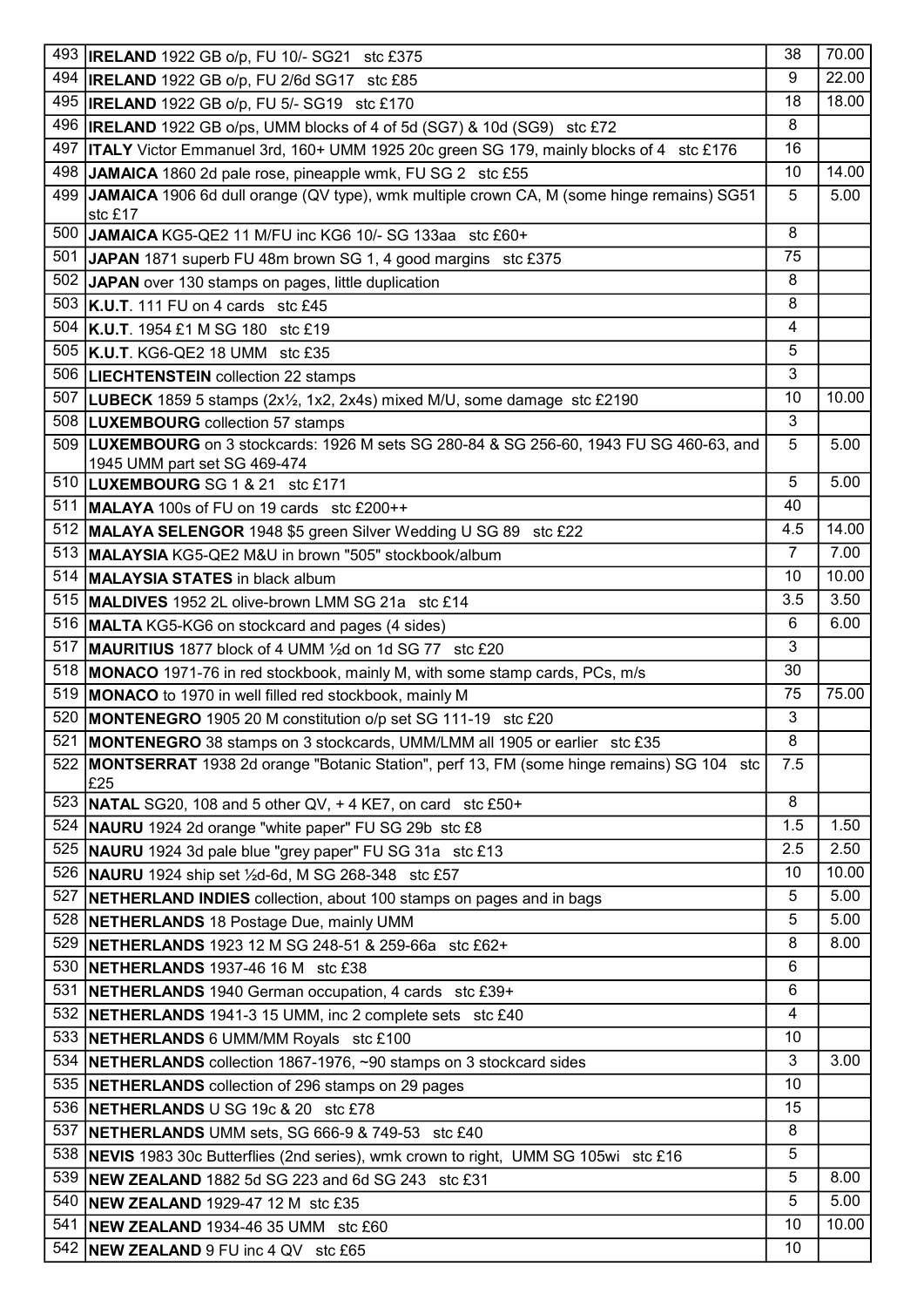|     | 543 <b>NEW ZEALAND</b> aggregation, incl medium black Senator album, m/s, presentation packs, blocks                                                                            | $\overline{7}$ | 7.00  |
|-----|---------------------------------------------------------------------------------------------------------------------------------------------------------------------------------|----------------|-------|
| 544 | and loose stamps<br><b>NEW ZEALAND</b> all reigns selection of 86 Fu on 2 cards stc £90                                                                                         | 15             |       |
| 545 | <b>NEW ZEALAND</b> basic collection in grey binder                                                                                                                              | 10             | 10.00 |
| 546 | NEW ZEALAND presentation packs (1986 & 1987), m/s Centenary of RPS of NZ 1988, King &                                                                                           | 9              | 9.00  |
|     | Empire 2014, Spirit of Anzac 2015, and 2 1985 sets SG 1376-78, 1379-82, all UMM stc £60+                                                                                        |                |       |
| 547 | NEW ZEALAND QV/KE7 16 FU stc £31                                                                                                                                                | 4              |       |
| 548 | <b>NEW ZEALAND</b> selection of 250+ U, all different, on 3 sides of stock card                                                                                                 | 8              |       |
| 549 | <b>NEW ZEALAND</b> to 1978, well laid out on pages                                                                                                                              | 11             |       |
| 550 | <b>NEWFOUNDLAND</b> 29 mainly FU on 2 cards stc £40+                                                                                                                            | 6              |       |
| 551 | NEWFOUNDLAND1887-1949 selection of 48 all different M & U on stock card                                                                                                         | 7              | 7.00  |
| 552 | <b>NICARAGUA</b> 16 M or no gum, most in range SG 1862-91 stc £39                                                                                                               | 5              |       |
|     | 553 NIGERIA 1914/15 1/- black & blue-green (white back) and 1/- yellow-green (blue-green back), both                                                                            | 6.5            |       |
|     | FU, SG 8 & 8c stc £32                                                                                                                                                           |                |       |
| 554 | <b>NIGERIA</b> collection to 1953, about 30 stamps on pages                                                                                                                     | 3              |       |
| 555 | <b>NORTH BORNEO</b> 1883 4 & 8c p12 variety SG 6/7 stc £120                                                                                                                     | 20             | 20.00 |
|     | 556 NORTH BORNEO 1910-61 M or postally used on 3 Hagners (some duplication)                                                                                                     | 8              | 22.00 |
| 557 | <b>NORTH BORNEO</b> 1918 Red Cross surcharge 4c on 24c mauve, FU SG245 stc £20                                                                                                  | 4              | 4.00  |
| 558 | <b>NORTH BORNEO 1939 FU SG 311-312 stc £24</b>                                                                                                                                  | 4              | 10.00 |
| 559 | NORTH BORNEO 1941 2c purple & greenish blue "War Tax", M (some hinge remains) SG319                                                                                             | 3.5            |       |
|     | stc £12                                                                                                                                                                         |                |       |
| 560 | NORTH BORNEO 1950 \$2 grey-green "Murut with blowpipe", M (some hinge remains) SG368                                                                                            | 5              | 12.00 |
| 561 | stc £17                                                                                                                                                                         | 4              | 4.00  |
|     | NORTHERN RHODESIA 1925-63, about 40 stamps, on pages                                                                                                                            | 5              | 5.00  |
|     | 562 NORWAY 1856 8sk red, 4 margins, FU SG 11 stc £28                                                                                                                            |                | 3.00  |
|     | 563 NOVA SCOTIA 5c blue SG 13 (small tear) stc £25                                                                                                                              | 3              |       |
| 564 | NYASALAND 1935-64, about 30 stamps on pages                                                                                                                                     | 3              | 7.00  |
|     | 565 <b>NYASALAND</b> 1945 set to 5/-, 13 MM stc £42                                                                                                                             | 4              | 12.00 |
|     | 566 <b>ORANGE FREE STATE</b> fiscals F5/6/9, + SG 1/2/77/102/133/134/139/140/142, on card stc £65                                                                               | $\overline{7}$ | 7.00  |
| 567 | <b>PAKISTAN</b> inc <b>BAHAWALPUR</b> M&U collection to ~1976                                                                                                                   | 16             | 16.00 |
|     | 568 <b>PAKISTAN</b> to 1961 on pages, about 45 stamps                                                                                                                           | 6              |       |
|     | 569 <b>PAPUA &amp; NEW GUINEA</b> 1958 original set of pictorial definitives (5) on piece, with "2nd June                                                                       | 1.5            |       |
| 570 | 1958" FDI cancel, FU SG 6a, 18, 20, 22, 24 stc ~£6<br><b>PAPUA &amp; NEW GUINEA</b> 1995 & 2001 set of overprints (6) UMM SG 746 & 903-7 stc £10                                | 3.5            |       |
| 571 |                                                                                                                                                                                 | 40             | 36.00 |
| 572 | <b>PAPUA</b> in blue medium stockbook<br><b>PITCAIRN</b> 1940 8d LMM SG 6A stc £24                                                                                              | 3              | 3.00  |
|     |                                                                                                                                                                                 | 10             |       |
| 573 | <b>PORTUGAL</b> 1867 50 Reis green, with slight thin & 2 clipped perfs. U SG 60 stc £160                                                                                        |                |       |
| 574 | <b>PORTUGAL</b> earlies, 9 stamps to 1870 on 2 stockcards stc £1091                                                                                                             | 100            |       |
| 575 | <b>PORTUGAL</b> early to modern collection, about 330 on pages, including colonies<br><b>PRINCE EDWARD ISLAND</b> 1872 60 DIACK, per 12X1274, clean stamp FU on-centre SG41 Stc | 6              |       |
| 576 |                                                                                                                                                                                 | 7.5            | 7.50  |
| 577 | <b>QUEENSLAND (3) &amp; NEW SOUTH WALES (1) QV U stc £50</b>                                                                                                                    | 5              |       |
|     | 578 <b>Republic of Indonesia (Sumatra)</b> 1946-7 issues (range s20-s65), ORI o/pts on Japan 3s,                                                                                | 24             |       |
| 579 | Indonesia pre-cancel postmarks on Japan 3s, + Java j1. About 40 M stamps stc £160+<br>Republic of Indonesia (Sumatra) 1946-7 UMM blocks (s20/24/32/36/50/51) 48 stamps stc      | 34             |       |
| 580 | Republic of Indonesia (Sumatra) 1946-7 UMM blocks (s38/64/65/62/57) + Java (J1), total 55                                                                                       | 42             |       |
|     | stamps stc~£300                                                                                                                                                                 |                |       |
| 581 | <b>REUNION</b> 30 stamps stc £50                                                                                                                                                | 10             |       |
| 582 | <b>RHODESIA &amp; NYASALAND</b> 1954 UMM set to 1/- SG 1-9 on card                                                                                                              | 3              |       |
| 583 | <b>RHODESIA &amp; NYASALAND</b> 1959 2/6d light blue & yellow-brown LMM SG 28 stc £13                                                                                           | 3.25           |       |
| 584 | <b>RHODESIA &amp; NYASALAND</b> 1959 5/- deep chocolate & yellow-green LMM SG 29 stc £16                                                                                        | 4              |       |
| 585 | <b>RHODESIA &amp; NYASALAND</b> collection of 33 stamps on card                                                                                                                 | 3              |       |
| 586 | <b>RUANDA</b> 1948 UMM set & pairs, SG 151-170 stc £152                                                                                                                         | 25             | 25.00 |
| 587 | <b>RUANDA</b> 1948 UMM set SG 151-173 inc surcharges stc £58                                                                                                                    | 10             | 10.00 |
| 588 | <b>RUSSIA</b> off piece, little duplication, much sorted by year in envelopes. VG value                                                                                         | 10             |       |
|     |                                                                                                                                                                                 |                |       |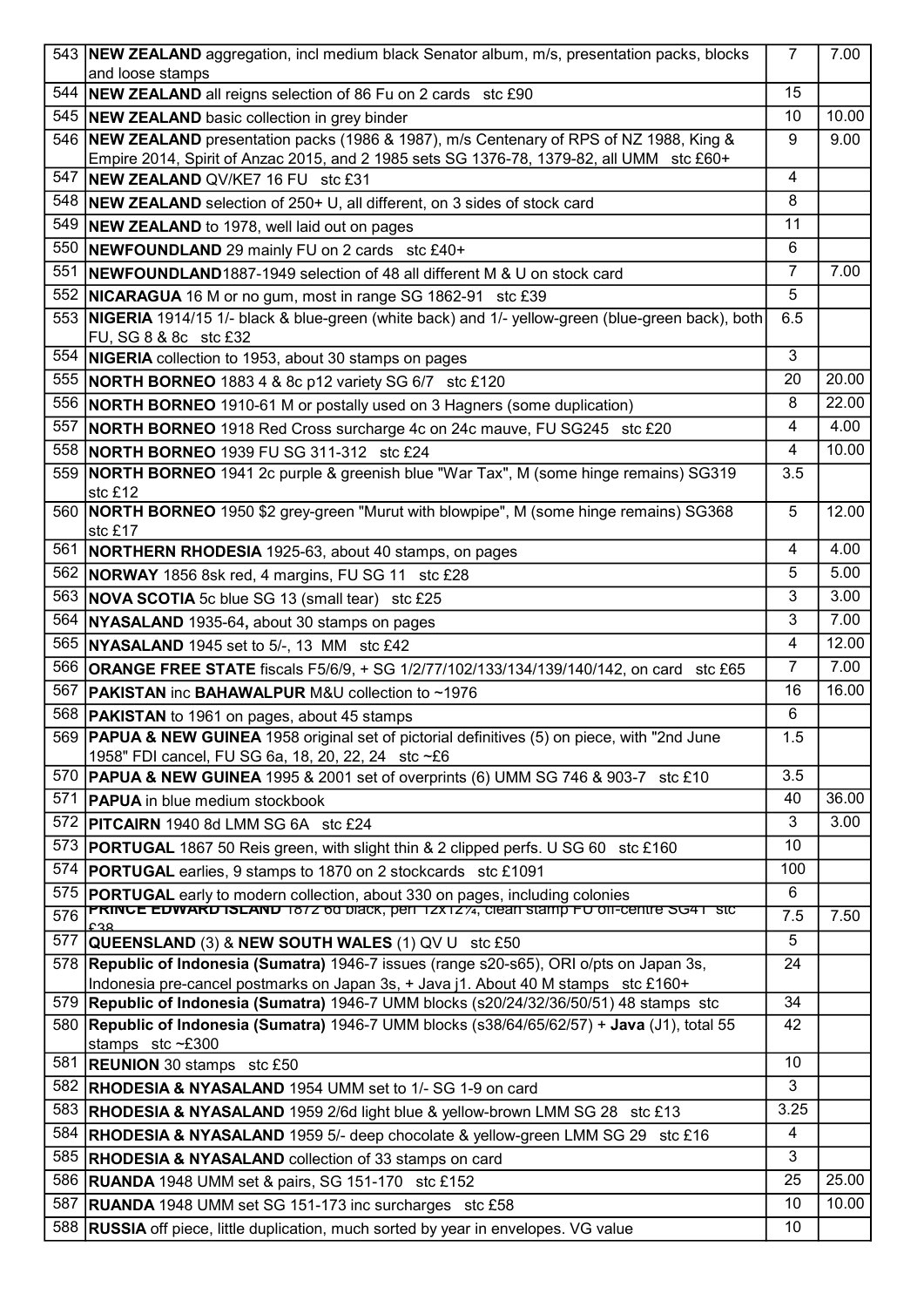| 589 | <b>SAMOA</b> 1877 no cancels SG15/16/20/7b/18/19 & unissued 2d stc £1200                                     | 100            |       |
|-----|--------------------------------------------------------------------------------------------------------------|----------------|-------|
| 590 | <b>SAMOA</b> 1895 1/-rose, perf 11 UMM SG 63 stc £18                                                         | 6              |       |
| 591 | $\overline{\text{SARAWAK}}$ 1934 range to 15c M&U, + SG 2 & 77, on 2 cards stc £47                           | 7              | 7.00  |
| 592 | <b>SARDINIA</b> 1855 80c yellow MM SG 59, good clean stamp stc £40                                           | 8              |       |
|     | 593 SARDINIA 5 U stamps, some damage stc £617                                                                | 30             |       |
| 594 | SAUDI ARABIA 1924 7 stamps SG 50-56 stc £60                                                                  | 8              |       |
| 595 | <b>SOUTH AFRICA (7) &amp; EAST AFRICA (3) on 2 cards stc £74</b>                                             | 8              |       |
|     | 596 SOUTH AFRICA 1914 coil strip of 4 (joined in middle in production) 1d rose-red, UMM SG19 stc             | 25             | 25.00 |
|     | £96                                                                                                          |                |       |
| 597 | <b>SOUTH AFRICA</b> 1941 2d grey & dull purple vertical pair (unfolded) UMM SG58a stc £65                    | 20             |       |
|     | 598 SOUTH AFRICA to 1978, in red Senator album                                                               | 15             | 15.00 |
|     | 599 SOUTH GEORGIA 1944 1/2d-1/- LMM SG 81-88 stc £26                                                         | 3              | 3.00  |
| 600 | <b>SOUTHERN RHODESIA</b> collection, about 60 stamps, incl. KG6 1937 set, on pages                           | 8              | 8.00  |
|     | 601 SPAIN in large bag, on & off piece, little duplication, great value                                      | 5              |       |
|     | 602 St. KITTS 1949 5/- silver wedding UMM SG 81 stc £10                                                      | 3              | 6.00  |
| 603 |                                                                                                              | 20             | 30.00 |
|     | 604 STRAITS SETTLEMENTS 1938 \$2 green & scarlet definitive, FU SG291 stc £17                                | 3.5            | 4.50  |
|     | 605 SUDAN 1927 postman set, incl. both 20 piastres, LMM SG 27-46 stc £100                                    | 15             |       |
|     | 606 SUDAN collection M&U on pages                                                                            | 150            | ##### |
| 607 | SURINAM 11 MM, SG230-35, 262-65, & 229 stc £31                                                               | 5              |       |
|     | 608 SWEDEN 10 MM SG 177-80 & 182-7 stc £82                                                                   | 10             | 8.00  |
|     | 609 SWEDEN 10 U (some faults), mainly 1872 stc £120                                                          | 10             |       |
| 610 | <b>SWITZERLAND</b> 13 FU 1936-38 stc £66                                                                     | 8              |       |
| 611 | <b>SWITZERLAND</b> 16 FU 1924-36 sets & part sets stc £48                                                    | 6              |       |
|     | 612 SWITZERLAND 50 FU Juventute, at least 10 complete sets, on 3 cards stc £150+                             | 20             | 20.00 |
|     | 613 SWITZERLAND 64 FU on 3 cards stc £114                                                                    | 15             | 15.00 |
|     | 614 <b>TASMANIA</b> 1864 1/- vermillion perf 10, SG 68 or 77 stc £180                                        | 15             | 20.00 |
|     | 615   TOGO 1916-modern (mostly) inc m/s. Many of the modern are postally used                                | 25             | 25.00 |
| 616 | <b>TRINIDAD &amp; TOBAGO 1935 UMM KG5 Silver Jubilee SG 239-42 stc £12</b>                                   | 5              | 5.00  |
|     | 617 <b>TRINIDAD &amp; TOBAGO</b> 1938 4c chocolate "Memorial Park", M (some hinge remains) SG249 stc         | 8              | 8.00  |
|     | £30                                                                                                          |                |       |
| 618 | <b>TRINIDAD</b> 1852 1d red SG 20 (key stamp) & 4d D13, both FU stc £650                                     | 60             |       |
| 619 | TRISTAN da CUNHA 1952-92 LMM/UMM (probably complete) collection in green Simplex album.                      | 100            |       |
|     | Well presented & written up. Incl some postage dues, m/s, and copies of 1946 "potato" essays.<br>stc $~E650$ |                |       |
| 620 | TRISTAN da CUNHA 1965 ship set 1/2d-10/-, LMM SG 71-84 stc £28                                               | 6              | 15.00 |
| 621 | <b>TRISTAN DA CUNHA</b> M sets, 1961 SG 42-54 and 1963 St Helena o/ps SG 55-67 stc £130                      | 15             | 15.00 |
| 622 | <b>TRISTAN da CUNHA</b> selection of 90+ UMM and 3 FU, on stock sheet                                        | $\overline{7}$ | 7.00  |
| 623 | <b>TURKEY</b> 1876, 20 para, 2*1p, 2*2p, M SG 85/92/99/103/126a stc £135+                                    | 16             |       |
| 624 | UKRAINE 1918-23 selection of 12 LMM, inc SG 1-5                                                              | 3              | 3.00  |
|     | 625 UPPER VOLTA: selection of 45+ on stockcard, stc £70+                                                     | 10             | 11.00 |
| 626 | USA 1861 12c Washington grey/black, U SG 65 stc £120                                                         | 10             | 10.00 |
| 627 | USA 1976 sheet of 50 flags (stc £40), aggregation on pages, + book of commems                                | 10             |       |
| 628 | USA 3 complete sheets x 50: SG 4195-4244 (States), 2256-2305 (Wildlife), 1613-1662 (Flags)                   | 30             | 30.00 |
| 629 | USA 7 commemorative sheets U Andy Warhol, Lucille Ball, sports, American art, Cary Grant, + M                | 10             |       |
|     | Insects & Spiders stc £50+                                                                                   |                |       |
| 630 | <b>USA</b> general range on 5 pages                                                                          | 5              |       |
| 631 | <b>USA</b> George Washington 12c black imperf. SG 40 stc £350                                                | 30             |       |
| 632 | USA pre-1939, mainly U, many high values, inc early commems, on 16 pages                                     | 40             |       |
| 633 | <b>WURTEMBERG</b> 1851 3k yellow FU SG 3 stc £15                                                             | $\overline{2}$ | 2.00  |
|     | <b>Thematics</b>                                                                                             |                |       |
|     | 634 AUSTRALIA Olympic Masterfile maroon album, with historical data and collection of world covers           | 4              | 22.00 |
|     | relating to 24th Olympiad (1988)                                                                             |                |       |